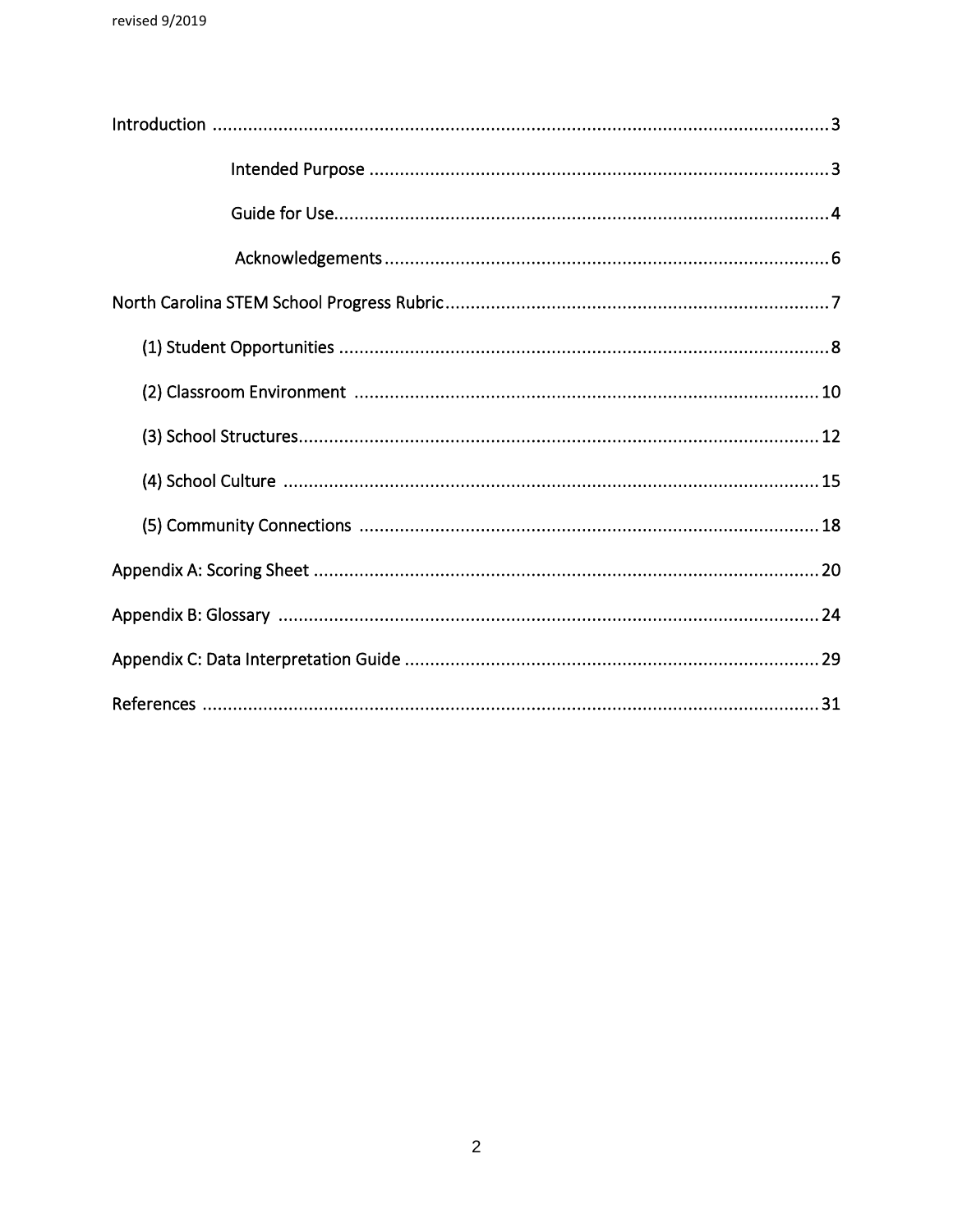revised 9/2019

## INTRODUCTION

#### Intended Purpose of this Rubric

#### *Vision*

The North Carolina STEM School Progress Rubric points toward a vision in which North Carolina schools provide bountiful learning environments that enrich each of their students' lives, giving the students knowledge, experiences, and skills that propel them to becoming independent and thriving young people. To that end, this document is a strategic planning tool, or "roadmap," intended to support educators, schools, and districts who have chosen specifically to enhance the STEM education they provide to students. The tool describes the characteristics of a high-quality STEM school and is designed to help school teams reflect on the current stage of their work, create sustainable plans, experiment with innovations, determine next steps, and track their progress.

The North Carolina STEM School Progress Rubric is built on earlier versions of the North Carolina STEM Attribute Implementation Rubric, created in 2012 by a partnership between The North Carolina Department of Public Instruction (NCDPI), The North Carolina Science, Mathematics, and Technology Education Center, The Golden LEAF Foundation, and The Friday Institute at North Carolina State University. The North Carolina Department of Public Instruction uses this rubric as the framework for the *NC STEM Schools of Distinction* recognition program. For more information about the recognition program, visit: [https://www.dpi.nc.gov/districts-schools/classroom-resources/k-](https://www.dpi.nc.gov/districts-schools/classroom-resources/k-12-standards-curriculum-and-instruction/programs-and-initiatives/stem-education-and-leadership/stem-schools-distinction)[12-standards-curriculum-and-instruction/programs-and-initiatives/stem-education-and](https://www.dpi.nc.gov/districts-schools/classroom-resources/k-12-standards-curriculum-and-instruction/programs-and-initiatives/stem-education-and-leadership/stem-schools-distinction)[leadership/stem-schools-distinction](https://www.dpi.nc.gov/districts-schools/classroom-resources/k-12-standards-curriculum-and-instruction/programs-and-initiatives/stem-education-and-leadership/stem-schools-distinction)

#### *What is STEM Education?*

The North Carolina STEM School Progress Rubric was developed based on ideas captured in earlier versions (as noted above), as well as leading national research (see "References"). At the same time, the rubric is not overly prescriptive. There is no "right answer" or "one way" to carry-out much of what is described below. Many terms, ideas, and processes presented in the rubric should be given specific definition at the local level in a way that best suits the school and community. For example, there is not one, right way to define and implement "project-based learning." Nor is there one way "to consistently honor, encourage, and incentivize innovation in STEM by students." Descriptions of terms have been provided in a glossary, but these are not intended to be final definitions. Furthermore, external roadblocks to achieving the goals laid out in the rubric may exist. These barriers vary greatly across schools and communities, and there is no single, right way to work with and around such barriers when implementing the ideas described in the rubric.

There is legitimate statewide, national, and international debate about what ideas and activities are "STEM" and what are not. This debate has existed in Western society for centuries, albeit under different terms such as "sciences" and "humanities". For schools, this debate often plays out in course catalogs. Within a course-structure some courses clearly fall into one category or another, and others do so less clearly. While the North Carolina STEM School Progress Rubric celebrates and encourages the power of high-quality education in STEM subjects, this is with a clear-eyed recognition of the equal value that humanities subjects contribute to society. Arts and humanities practices aim to understand and celebrate individual and collective human experience, to which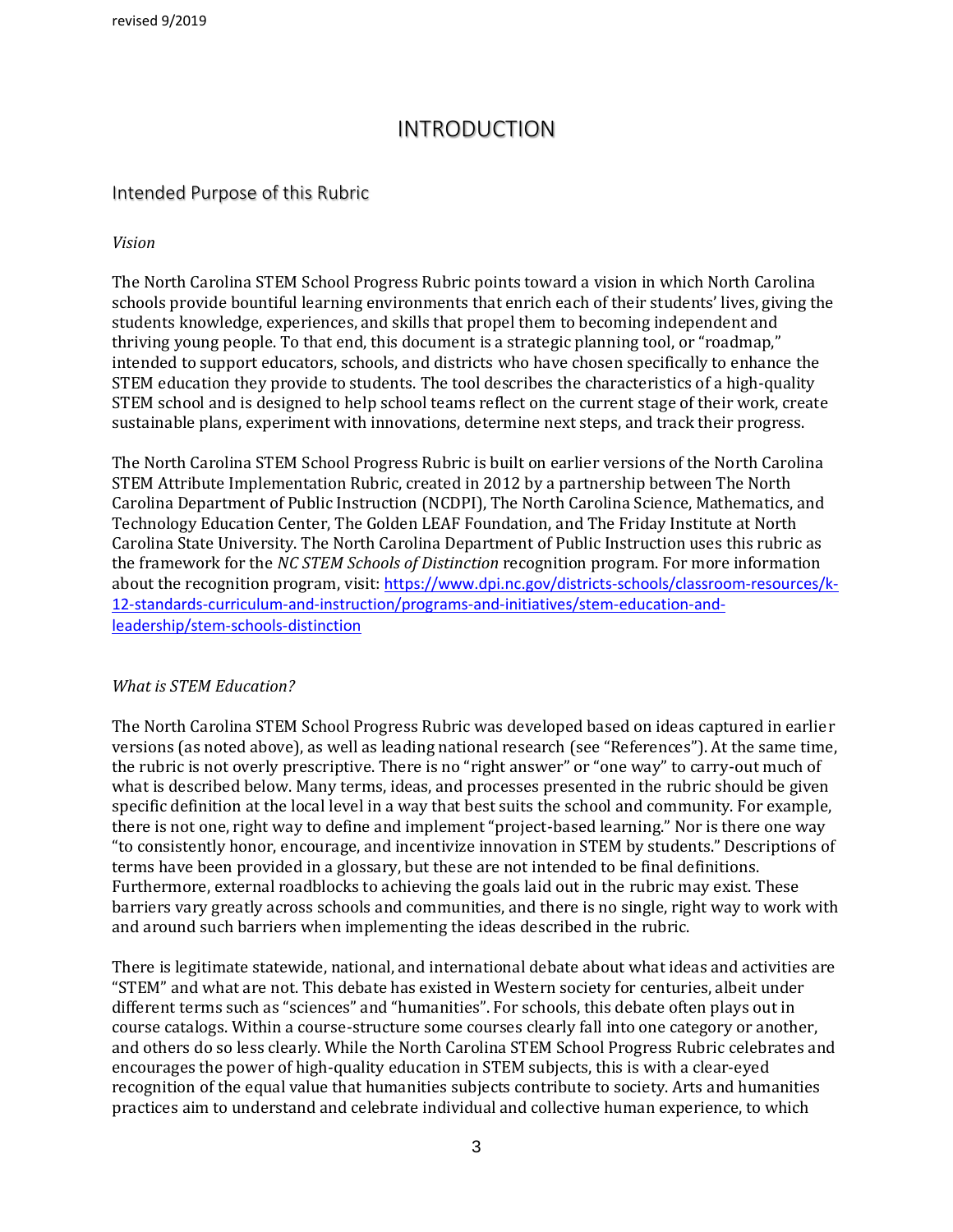traditional science and STEM practices can be applied and vice versa. One should not be sacrificed for the other. It is possible for a school to educate students on both ways of knowing. The rubric was written to recognize the validity of this debate and allow for definition at the local level in a way that best suits that school or community and fosters local leadership and ownership.

That being said, most Career and Technical Education (CTE) courses fall into the category of STEM courses or scientific investigations. Instead of isolating CTE from the broader programming in a school or district, CTE courses should be fully integrated into strategic plans and operations. Quite often these courses offer some of the best STEM learning opportunities, but they have not been fully leveraged across a school or district. CTE courses, certificates, activities for students, and other contributions should be included as part of a school's STEM education plan. To an observer of a high-quality STEM school, there should be no obvious difference between the function of a CTE course and any other STEM course in the school. Additionally, the underrepresentation of students who are members of certain social groups – namely females, people from lower socioeconomic backgrounds, people of color – in some STEM education pathways needs to change. High-quality STEM schools actively work to change these trends by recognizing and leveraging the strengths of students who are members of these groups, while also addressing the specific challenges they face.

#### Guide for Use

#### *For All Users*

**Due to the multifaceted, systemic nature of building high-quality STEM education into the daily work of a school, it is critical that this rubric be used not by an individual at a school, but by a representative school leadership team**. If it is used by only one or two school staff to make isolated and insulated decisions, the final results for the school will be smaller, weaker, and possibly shorter-lived than they could have been with a more challenging but ultimately more effective democratic decision-making process. School leadership team representatives could include, for example: principal, teacher representatives from STEM and non-STEM subject areas, grade-level teacher representatives, student representatives, instructional coaches, counselors, bookkeeper, school library media coordinator, instructional technology facilitator, among others.

This rubric is organized into five Overarching Principles of a STEM school: "Student Opportunities;" "Classroom Environment;" "School Structures;" "School Culture;" and "Community Connections." Each Overarching Principle is broken down into 3-5 Key Elements (e.g., "Students Designing," "Professional Learning Focus," "STEM Business Advisory Council," etc.). Each Key Element consists of 1 or more quality indicators (bullets) describing the particular characteristics of a school.

Members of the school leadership team can work individually to rate their school, followed by a process of either combining these individual scores or coming to consensus to create a single set of school-wide ratings. Or the leadership team may meet several times to rate collectively their school's progress on each of the Key Elements (20 Key Elements for elementary and middle schools and 22 for high schools). The team may rate their school's progress as either "Early," "Developing," "Prepared," or "Model." **The more data (quantitative or qualitative, formal or informal, etc.) that can be used to inform the ranking process, the more accurate and effective the strategic planning process will be.** Examples of useful data include everything from counts of student and teacher activities or records of student work, to school survey results, formal or informal student and teacher interview data, classroom observations, etc. This data can continue to be collected, perhaps annually, to compare changes over time. A spreadsheet can track a school's annual self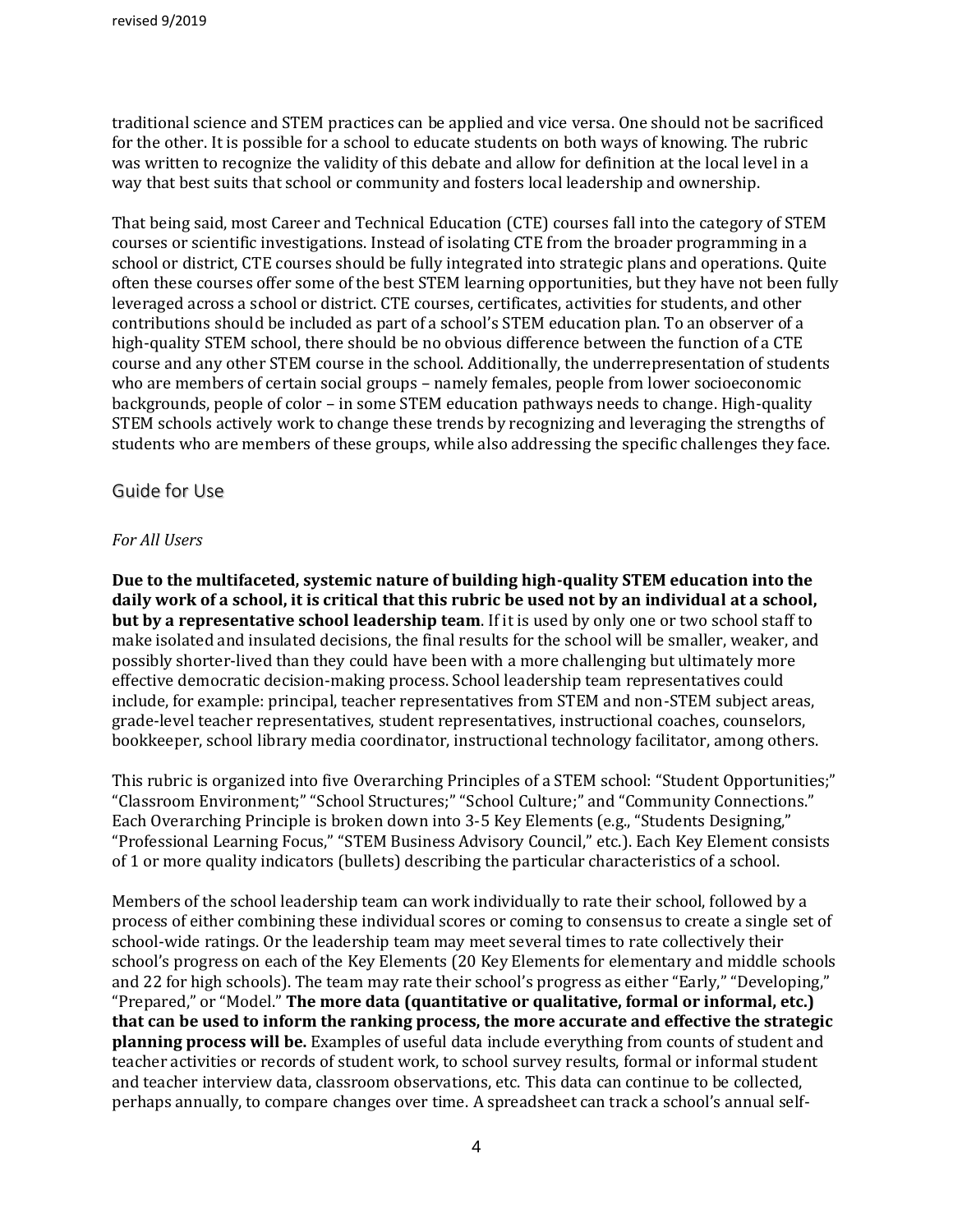assessment scores, and notes alongside Key Elements can document what reflections and data were used to make the determinations. Schools can create data collection systems to make this annual process efficient, enabling year to year adjustment and improvement.

To make the scoring system the most effective, the following rule should be used: all indicators (bullets) within a particular cell should be able to be marked as achieved for a school to give itself the particular ranking assigned to that cell (Early, Developing, Prepared, or Model). For example, if the school has achieved only two of three bullets listed in the "Prepared" cell, then the school should rank itself as "Developing." The school can rank itself as Prepared once it has achieved all three indicators listed. To support this process, a scoring sheet is provided in Appendix A.

Throughout the rubric subjective words like "few," "many," "occasionally," or "frequently" are sometimes used. This is done so that the rubric is not overly prescriptive and can be used effectively by both small schools and large schools, and by both schools with well-established support and schools striking-out on their own. Schools should decide what the most effective definition of those terms is for their own organizations and document their decisions to measure progress over time. To support the process of rubric interpretation, descriptions of terms are provided in Appendix B.

Once a self-assessment of the school's progress has been completed, the leadership team should reflect on the results and identify priority areas for improvement and plans for sustainability. The team might ask, "What are our priority areas for right now? What are our short-term goals and what are our long-term goals? What are one to three action steps that can be taken to move closer to achieving our desired goals? What structures need to be put in place now so that this work can continue into the foreseeable future?" To support this process, a data interpretation guide is provided in Appendix C.

#### *For Applicants to North Carolina DPI's STEM Schools of Distinction Recognition Program*

Much like the National Board Certification for Teachers Program, other school recognition programs, or even a college application, the North Carolina STEM Schools of Distinction Recognition Program application expects a school to explain and demonstrate their ideas about STEM education and their qualifications for recognition. The North Carolina STEM School Progress Rubric is not overly prescriptive to allow for local flexibility and control, and the application program invites schools to make the case for why they should be recognized. Applicants are encouraged to provide both a succinct narrative explaining their school's conception or definition of key terms, ideas, or processes in the rubric as well as hard numbers, lists, artifacts, and other evidence of their work and accomplishments.

To address issues related to equity of opportunity for recognition across schools of varying sizes, resources, and other characteristics, a perfect score on the rubric is not required to attain recognition.

Finally, the intent of North Carolina STEM Schools of Distinction Recognition Program is to recognize excellence and inspire others toward it. It is meant to be a rigorous process that is not easily attainable. The process aims to guide schools across the state to grow their STEM education work, to innovate approaches towards the teaching of standards and to inspire students towards becoming prepared and productive members of their community, ready for post-secondary experiences.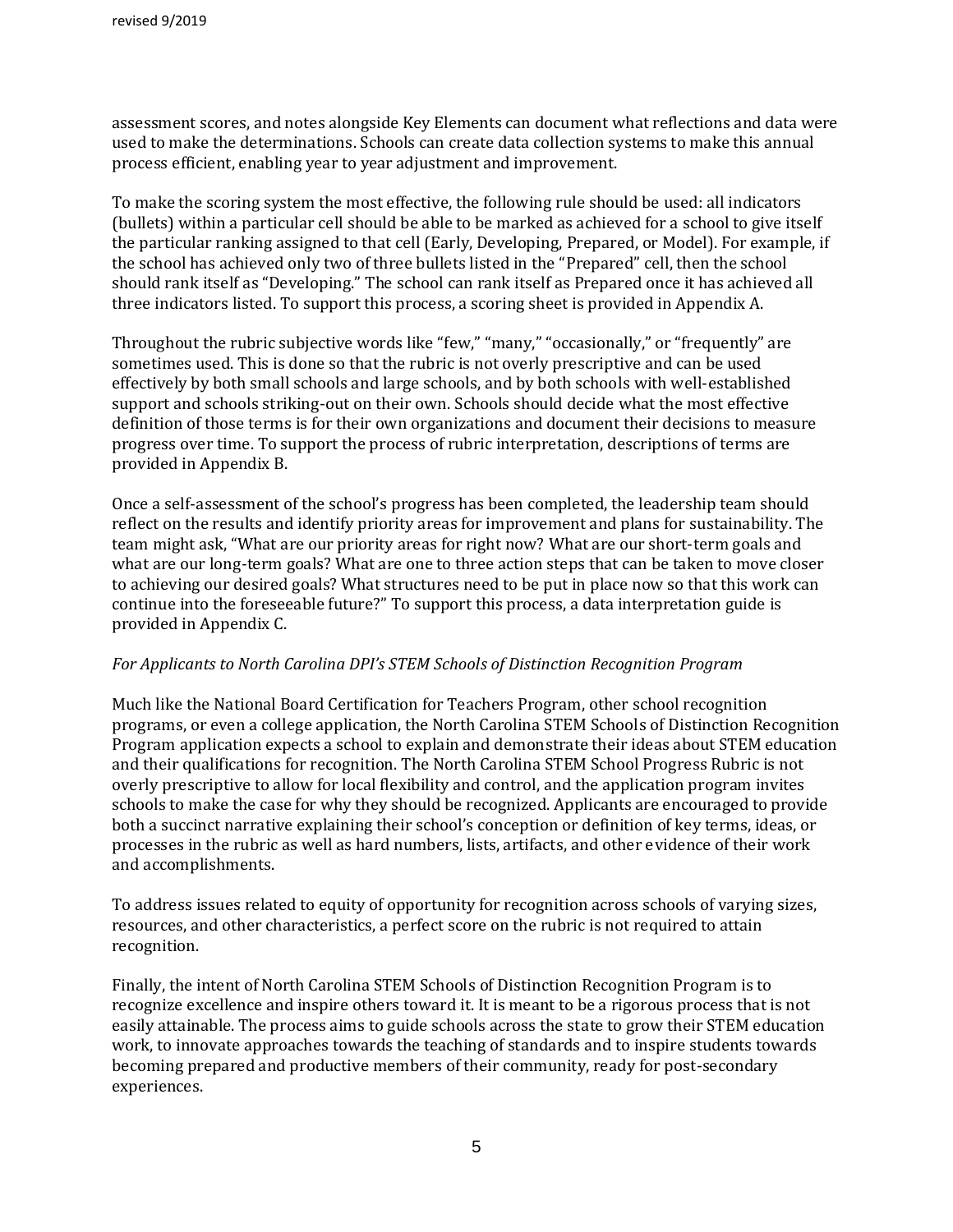More information about the North Carolina STEM Schools of Distinction Recognition Program application process, visit [https://www.dpi.nc.gov/districts-schools/classroom-resources/k-12](https://www.dpi.nc.gov/districts-schools/classroom-resources/k-12-standards-curriculum-and-instruction/programs-and-initiatives/stem-education-and-leadership/stem-schools-distinction) [standards-curriculum-and-instruction/programs-and-initiatives/stem-education-and-leadership/stem](https://www.dpi.nc.gov/districts-schools/classroom-resources/k-12-standards-curriculum-and-instruction/programs-and-initiatives/stem-education-and-leadership/stem-schools-distinction)[schools-distinction](https://www.dpi.nc.gov/districts-schools/classroom-resources/k-12-standards-curriculum-and-instruction/programs-and-initiatives/stem-education-and-leadership/stem-schools-distinction)

#### Acknowledgements

The development of this latest version of the STEM implementation rubric was funded by The Golden LEAF Foundation of North Carolina and The North Carolina Science, Mathematics, and Technology Education Center. The work was completed by The Friday Institute for Educational Innovation in partnership with The North Carolina Science, Mathematics, and Technology Center and the North Carolina Department of Public Instruction.

A special thank you is extended to the numerous lead STEM educators from school districts across North Carolina who contributed to this latest rubric revision.

Recommended citation for this rubric:

Friday Institute for Educational Innovation (2019). *STEM School Progress Rubric*. Raleigh, NC: Author.

 $\boxed{\text{c}}$   $\boxed{0$   $\boxed{\text{o}}$  The Friday Institute grants you permission to use this instrument for educational, noncommercial purposes only. You may use the instrument as is or modify it to suit your needs, but in either case you must credit its original source.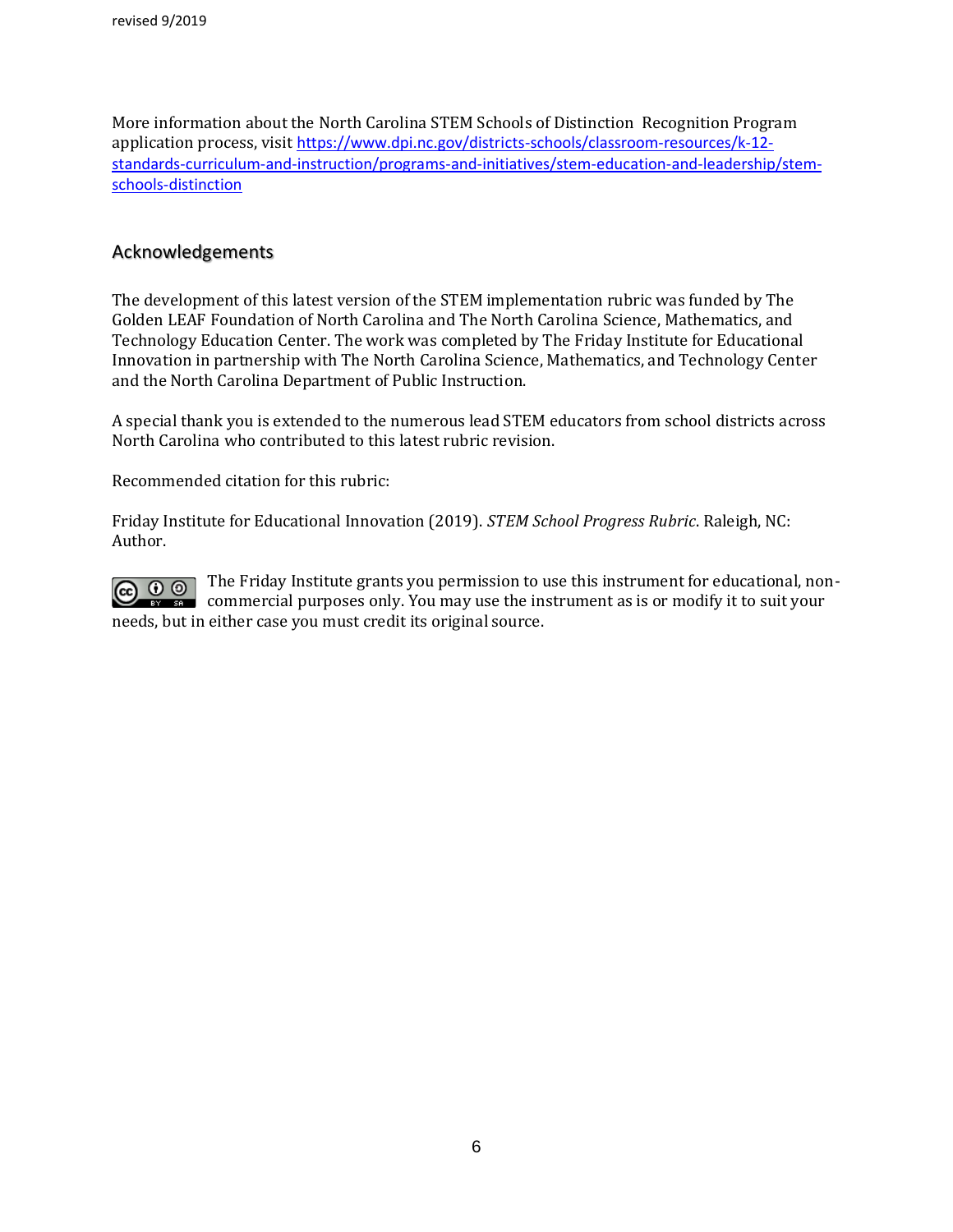# North Carolina STEM School Progress Rubric

| 1. Student Opportunities                         |
|--------------------------------------------------|
| 1.1 Students Designing                           |
| 1.2 Students Working in Teams                    |
| 1.3 Learning Connected to the Real World         |
| 1.4 Students Using Digital Technology            |
| 1.5 Opportunities with STEM Organizations        |
| 2. Classroom Environment                         |
| 2.1 Instruction Integrating Content              |
| 2.2 Varied Learning Approaches                   |
| 2.3 Multiple Assessment Types                    |
| 2.4 Teacher Collaboration                        |
| 2.5 Comprehensive Advising*                      |
| <b>3. School Structures</b>                      |
| 3.1 Professional Learning Focus                  |
| 3.2 Professional Learning Format and Structure   |
| 3.3 Physical Space for Projects                  |
| 3.4 Strategic Staffing for STEM                  |
| 3.5 Variety of STEM Courses*                     |
| <b>4. School Culture</b>                         |
| <b>4.1 STEM Education Plan</b>                   |
| <mark>)ata-Informed Continuous Improvem</mark> e |
| 4.3 Vibrant STEM Culture                         |
| 4.4 Serving Underrepresented Students            |
| <b>5. Community Connections</b>                  |
| 5.1 STEM Schools Network                         |
| 5.2 STEM Business Advisory Council               |
| 5.3 Communication Strategy                       |

\* Applies only to high schools.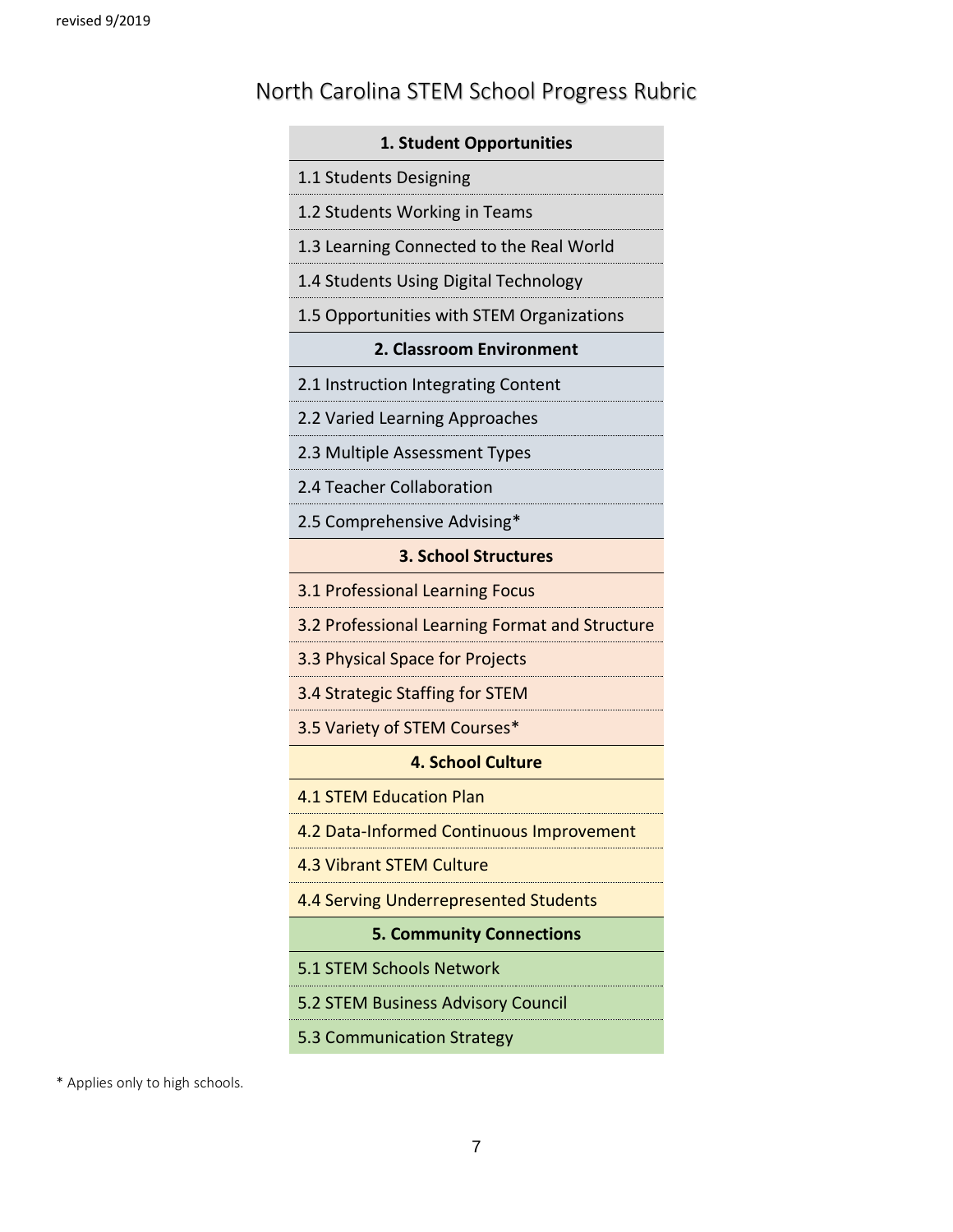|                                             | (1) Student Opportunities                                                                                                                                                                                                                                                                                                                                                                                                                                                                                                                                                                   |                                                                                                                                                                                                                                                                                                                                                                                                                                                                                                                                                                                                         |                                                                                                                                                                                                                                                                                                                                                                                                                                                                                                                                                                                                                |                                                                                                                                                                                                                                                                                                                                                                                                                                                                                                                                                                                                              |  |
|---------------------------------------------|---------------------------------------------------------------------------------------------------------------------------------------------------------------------------------------------------------------------------------------------------------------------------------------------------------------------------------------------------------------------------------------------------------------------------------------------------------------------------------------------------------------------------------------------------------------------------------------------|---------------------------------------------------------------------------------------------------------------------------------------------------------------------------------------------------------------------------------------------------------------------------------------------------------------------------------------------------------------------------------------------------------------------------------------------------------------------------------------------------------------------------------------------------------------------------------------------------------|----------------------------------------------------------------------------------------------------------------------------------------------------------------------------------------------------------------------------------------------------------------------------------------------------------------------------------------------------------------------------------------------------------------------------------------------------------------------------------------------------------------------------------------------------------------------------------------------------------------|--------------------------------------------------------------------------------------------------------------------------------------------------------------------------------------------------------------------------------------------------------------------------------------------------------------------------------------------------------------------------------------------------------------------------------------------------------------------------------------------------------------------------------------------------------------------------------------------------------------|--|
|                                             | Early                                                                                                                                                                                                                                                                                                                                                                                                                                                                                                                                                                                       | <b>Developing</b>                                                                                                                                                                                                                                                                                                                                                                                                                                                                                                                                                                                       | Prepared                                                                                                                                                                                                                                                                                                                                                                                                                                                                                                                                                                                                       | <b>Model</b>                                                                                                                                                                                                                                                                                                                                                                                                                                                                                                                                                                                                 |  |
| 1.1 Students Designing                      | o In the vast majority of STEM-related<br>courses, students rarely have the<br>opportunity to take the lead in solving a<br>problem or answering a question. This<br>can be done, for example, when students<br>engage in: creating and executing an<br>investigation or experiment; creating and<br>completing a cycle of the engineering<br>design process; or creating and<br>completing a cycle of computational<br>thinking.                                                                                                                                                           | $\circ$ At least 1 time per year, in the vast<br>majority of STEM-related courses,<br>students take the lead in solving a<br>problem or answering a question. This<br>can be done, for example, when students<br>engage in: creating and executing an<br>investigation or experiment; creating and<br>completing a cycle of the engineering<br>design process; or creating and<br>completing a cycle of computational<br>thinking.                                                                                                                                                                      | $\circ$ At least 2 times per year, in the vast<br>majority of STEM-related courses,<br>students take the lead in solving a<br>problem or answering a question. This<br>can be done, for example, when students<br>engage in: creating and executing an<br>investigation or experiment; creating and<br>completing a cycle of the engineering<br>design process; or creating and<br>completing a cycle of computational<br>thinking.                                                                                                                                                                            | $\circ$ At least 3-4 times per year, in the vast<br>majority of STEM-related courses,<br>students take the lead in solving a<br>problem or answering a question. This<br>can be done, for example, when students<br>engage in: creating and executing an<br>investigation or experiment; creating and<br>completing a cycle of the engineering<br>design process; or creating and<br>completing a cycle of computational<br>thinking.                                                                                                                                                                        |  |
| 1.2 Students<br>Working in                  | I at least 75% of STEM-related classes,<br>students <i>rarely</i> learn in teams with clearly<br>defined individual and team expertation<br>students rarely learn in teams with clearly<br>defined individual and team expectations.                                                                                                                                                                                                                                                                                                                                                        | o In at least 75% of STEM-related classes.<br>students occasionally learn in teams with<br>clearly defined individual and team<br>expectations.                                                                                                                                                                                                                                                                                                                                                                                                                                                         | o In at least 75% of STEM-related classes,<br>once per week students learn in teams<br>with clearly defined individual and team<br>expectations. The teacher continuously<br>supports the students through the<br>successes and challenges of teamwork.                                                                                                                                                                                                                                                                                                                                                        | $\circ$ In at least 75% of STEM-related classes.<br>multiple times per week students learn in<br>teams with clearly defined individual and<br>team expectations. The teacher<br>continuously supports the students<br>through the successes and challenges of<br>teamwork.                                                                                                                                                                                                                                                                                                                                   |  |
| 1.3 Learning Connected to the Real<br>World | o In the vast majority of STEM-related<br>classes, students rarely have learning<br>experiences that have explicit<br>connections to current work in STEM-<br>related industries (e.g., learning about<br>current STEM topics, addressing a current<br>real-world problem, using the specific<br>methods and/or tools of STEM<br>professionals).<br>o Most students rarely have any direct<br>experiences with STEM professionals<br>and/or professional STEM work<br>environments annually; these may<br>include presentations, workshops, field<br>trips, service-learning events, clubs, | o In the vast majority of STEM-related<br>classes, students rarely have learning<br>experiences that have explicit<br>connections to current work in STEM-<br>related industries (e.g., learning about<br>current STEM topics, addressing a<br>current real-world problem, using the<br>specific methods and/or tools of STEM<br>professionals).<br>o At least 50% of students have at least one<br>direct experience with STEM<br>professionals and/or professional STEM<br>work environments annually; these may<br>include presentations, workshops, field<br>trips, service-learning events, clubs, | o In the vast majority of STEM-related<br>classes, students occasionally have<br>learning experiences that have explicit<br>connections to current work in STEM-<br>related industries (e.g., learning about<br>current STEM topics, addressing a<br>current real-world problem, using the<br>specific methods and/or tools of STEM<br>professionals).<br>o At least 50% of students have at least<br>two direct experiences with STEM<br>professionals and/or professional STEM<br>work environments annually; these may<br>include presentations, workshops, field<br>trips, service-learning events, clubs, | o In the vast majority of STEM-related<br>classes, students frequently have<br>learning experiences that have explicit<br>connections to current work in STEM-<br>related industries (e.g., learning about<br>current STEM topics, addressing a<br>current real-world problem, using the<br>specific methods and/or tools of STEM<br>professionals).<br>o At least 75% of students have at least<br>two direct experiences with STEM<br>professionals and/or professional STEM<br>work environments annually; these may<br>include presentations, workshops, field<br>trips, service-learning events, clubs, |  |
|                                             | competitions, summer/afterschool/<br>weekend programs, apprenticeships,                                                                                                                                                                                                                                                                                                                                                                                                                                                                                                                     | competitions, summer/afterschool/<br>weekend programs, apprenticeships,                                                                                                                                                                                                                                                                                                                                                                                                                                                                                                                                 | competitions, summer/afterschool/<br>weekend programs, apprenticeships,                                                                                                                                                                                                                                                                                                                                                                                                                                                                                                                                        | competitions, summer/afterschool/<br>weekend programs, apprenticeships,                                                                                                                                                                                                                                                                                                                                                                                                                                                                                                                                      |  |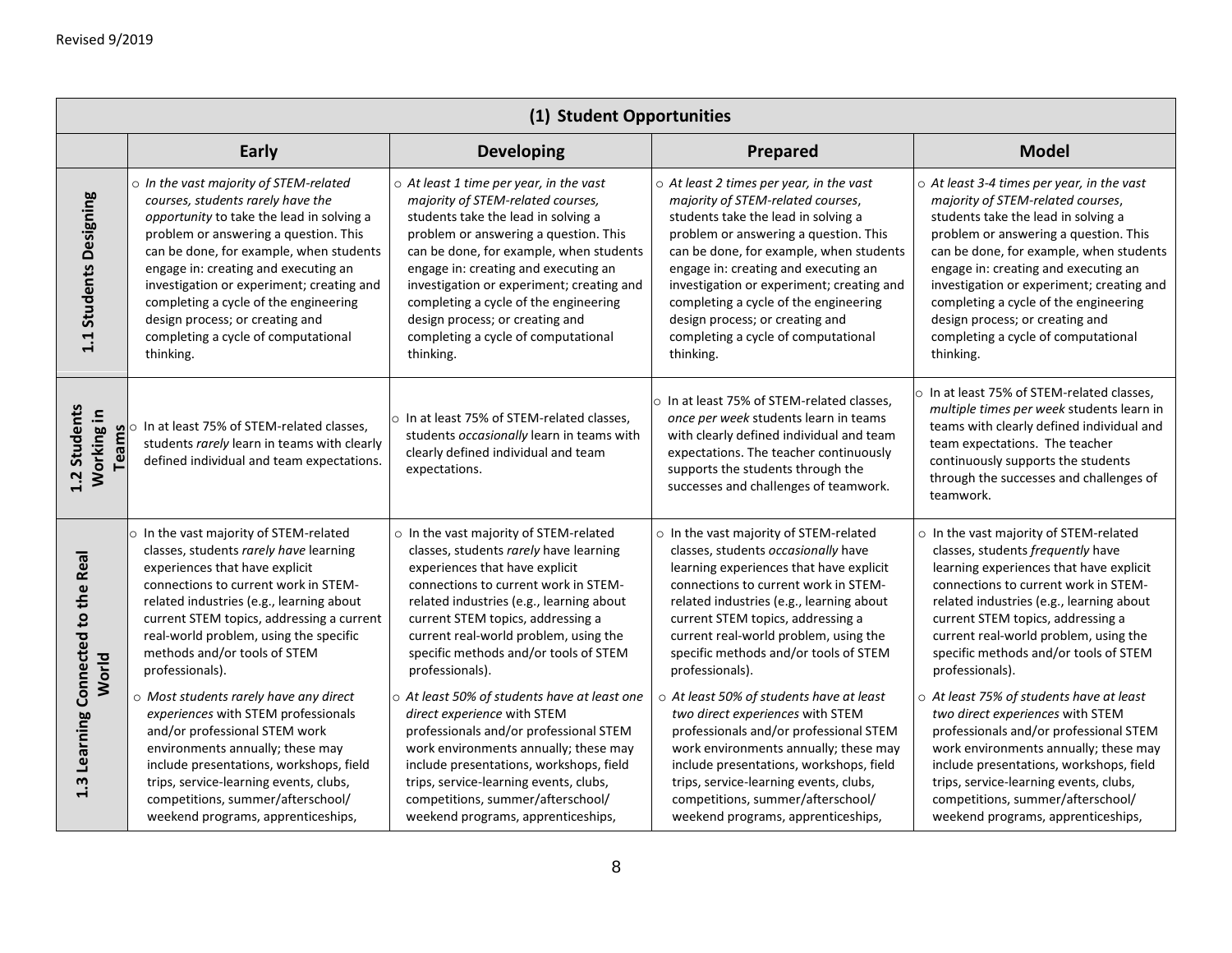|                                             | internships, etc. that involve 1 or more                                                                                                                                                                                                                                                                                                                                                                                                                                                                                                                            | internships, etc. that involve 1 or more                                                                                                                                                                                                                                                                                                                                                                                                                                                                                                                                                                                                              | internships, etc. that involve 1 or more                                                                                                                                                                                                                                                                                                                                                                                                                                                                                                                                                                                                         | internships, etc. that involve 1 or more                                                                                                                                                                                                                                                                                                                                                                                                                                                                                                                                                                                                         |
|---------------------------------------------|---------------------------------------------------------------------------------------------------------------------------------------------------------------------------------------------------------------------------------------------------------------------------------------------------------------------------------------------------------------------------------------------------------------------------------------------------------------------------------------------------------------------------------------------------------------------|-------------------------------------------------------------------------------------------------------------------------------------------------------------------------------------------------------------------------------------------------------------------------------------------------------------------------------------------------------------------------------------------------------------------------------------------------------------------------------------------------------------------------------------------------------------------------------------------------------------------------------------------------------|--------------------------------------------------------------------------------------------------------------------------------------------------------------------------------------------------------------------------------------------------------------------------------------------------------------------------------------------------------------------------------------------------------------------------------------------------------------------------------------------------------------------------------------------------------------------------------------------------------------------------------------------------|--------------------------------------------------------------------------------------------------------------------------------------------------------------------------------------------------------------------------------------------------------------------------------------------------------------------------------------------------------------------------------------------------------------------------------------------------------------------------------------------------------------------------------------------------------------------------------------------------------------------------------------------------|
|                                             | STEM professionals.                                                                                                                                                                                                                                                                                                                                                                                                                                                                                                                                                 | STEM professionals.                                                                                                                                                                                                                                                                                                                                                                                                                                                                                                                                                                                                                                   | STEM professionals.                                                                                                                                                                                                                                                                                                                                                                                                                                                                                                                                                                                                                              | STEM professionals.                                                                                                                                                                                                                                                                                                                                                                                                                                                                                                                                                                                                                              |
| Using Digital<br>Technology<br>1.4 Students | o At least 75% of all teachers rarely provide<br>students with opportunities to identify,<br>evaluate, and use digital tools and<br>resources appropriate for the learning<br>objectives, this includes: opportunities to<br>create; think critically; solve problems;<br>explore relevant issues; communicate<br>ideas; and collaborate.<br>o Common digital tools and resources<br>specific to STEM content areas (e.g.,<br>spreadsheet applications in biology,<br>analysis software in statistics, and design<br>software in engineering) are not<br>available. | ○ At least 75% of all teachers provide<br>students with a few opportunities to<br>identify, evaluate, and use digital tools<br>and resources appropriate for the<br>learning objectives, this includes:<br>opportunities to create; think critically;<br>solve problems; explore relevant issues;<br>communicate ideas; and collaborate.<br>○ Less than half of all teachers of STEM-<br>related content and their students have<br>access to and use common digital tools<br>and resources specific to STEM content<br>areas (e.g., spreadsheet applications in<br>biology, analysis software in statistics,<br>and design software in engineering). | o At least 75% of all teachers provide<br>students with many opportunities to<br>identify, evaluate, and use digital tools<br>and resources appropriate for the<br>learning objectives, this includes:<br>opportunities to create; think critically;<br>solve problems; explore relevant issues;<br>communicate ideas; and collaborate.<br>o About half of all teachers of STEM-<br>related content and their students have<br>access to and use common digital tools<br>and resources specific to STEM content<br>areas (e.g., spreadsheet applications in<br>biology, analysis software in statistics,<br>and design software in engineering). | o At least 75% of all teachers provide<br>students with regular opportunities to<br>identify, evaluate, and use digital tools<br>and resources appropriate for the<br>learning objectives, this includes:<br>opportunities to create; think critically;<br>solve problems; explore relevant issues;<br>communicate ideas; and collaborate.<br>o At least 75% of teachers of STEM-related<br>content and their students have access to<br>and use common digital tools and<br>resources specific to STEM content areas<br>(e.g., spreadsheet applications in biology,<br>analysis software in statistics, and design<br>software in engineering). |
| <b>Organizations</b>                        | o The school offers 2 or fewer in-school                                                                                                                                                                                                                                                                                                                                                                                                                                                                                                                            | $\circ$ The school offers a few (3) in-school and                                                                                                                                                                                                                                                                                                                                                                                                                                                                                                                                                                                                     | $\circ$ The school offers several (4) in-school                                                                                                                                                                                                                                                                                                                                                                                                                                                                                                                                                                                                  | $\circ$ The school offers many(5+) in-school and                                                                                                                                                                                                                                                                                                                                                                                                                                                                                                                                                                                                 |
| rtuniti                                     | and out-of-school extracurricular STEM                                                                                                                                                                                                                                                                                                                                                                                                                                                                                                                              | out-of-school extracurricular STEM                                                                                                                                                                                                                                                                                                                                                                                                                                                                                                                                                                                                                    | and out-of-school extracurricular STEM                                                                                                                                                                                                                                                                                                                                                                                                                                                                                                                                                                                                           | out-of-school extracurricular STEM                                                                                                                                                                                                                                                                                                                                                                                                                                                                                                                                                                                                               |
| with STEM                                   | program, this includes clubs,                                                                                                                                                                                                                                                                                                                                                                                                                                                                                                                                       | program, this includes clubs,                                                                                                                                                                                                                                                                                                                                                                                                                                                                                                                                                                                                                         | program, this includes clubs,                                                                                                                                                                                                                                                                                                                                                                                                                                                                                                                                                                                                                    | program, this includes clubs,                                                                                                                                                                                                                                                                                                                                                                                                                                                                                                                                                                                                                    |
| Oppor                                       | competitions, fairs, STEM nights,                                                                                                                                                                                                                                                                                                                                                                                                                                                                                                                                   | competitions, fairs, STEM nights,                                                                                                                                                                                                                                                                                                                                                                                                                                                                                                                                                                                                                     | competitions, fairs, STEM nights,                                                                                                                                                                                                                                                                                                                                                                                                                                                                                                                                                                                                                | competitions, fairs, STEM nights,                                                                                                                                                                                                                                                                                                                                                                                                                                                                                                                                                                                                                |
| ี<br>1.5                                    | internship programs at high schools, etc.                                                                                                                                                                                                                                                                                                                                                                                                                                                                                                                           | internship programs at high schools, etc.                                                                                                                                                                                                                                                                                                                                                                                                                                                                                                                                                                                                             | internship programs at high schools, etc.                                                                                                                                                                                                                                                                                                                                                                                                                                                                                                                                                                                                        | internship programs at high schools, etc.                                                                                                                                                                                                                                                                                                                                                                                                                                                                                                                                                                                                        |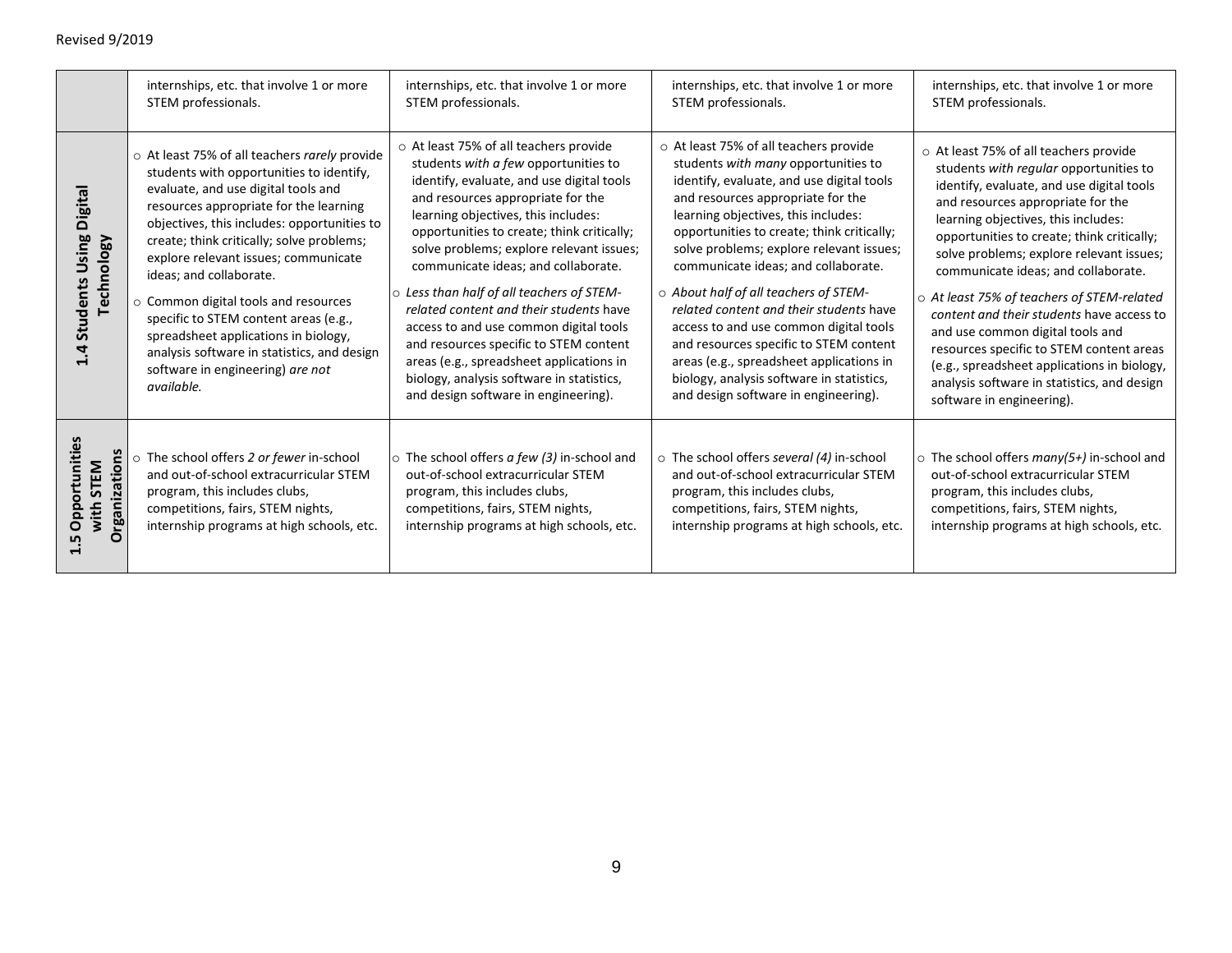| (2) Classroom Environment              |                                                                                                                                                                                                                                                                                                                                                                                                                                                                                                                       |                                                                                                                                                                                                                                                                                                                                                                                                                                                                                                                                    |                                                                                                                                                                                                                                                                                                                                                                                                                                                                                                                                                        |                                                                                                                                                                                                                                                                                                                                                                                                                                                                                                                                                                            |  |
|----------------------------------------|-----------------------------------------------------------------------------------------------------------------------------------------------------------------------------------------------------------------------------------------------------------------------------------------------------------------------------------------------------------------------------------------------------------------------------------------------------------------------------------------------------------------------|------------------------------------------------------------------------------------------------------------------------------------------------------------------------------------------------------------------------------------------------------------------------------------------------------------------------------------------------------------------------------------------------------------------------------------------------------------------------------------------------------------------------------------|--------------------------------------------------------------------------------------------------------------------------------------------------------------------------------------------------------------------------------------------------------------------------------------------------------------------------------------------------------------------------------------------------------------------------------------------------------------------------------------------------------------------------------------------------------|----------------------------------------------------------------------------------------------------------------------------------------------------------------------------------------------------------------------------------------------------------------------------------------------------------------------------------------------------------------------------------------------------------------------------------------------------------------------------------------------------------------------------------------------------------------------------|--|
|                                        | <b>Early</b>                                                                                                                                                                                                                                                                                                                                                                                                                                                                                                          | <b>Developing</b>                                                                                                                                                                                                                                                                                                                                                                                                                                                                                                                  | Prepared                                                                                                                                                                                                                                                                                                                                                                                                                                                                                                                                               | <b>Model</b>                                                                                                                                                                                                                                                                                                                                                                                                                                                                                                                                                               |  |
| 2.1 Instruction Integrating<br>Content | o At least 75% of all teachers provide<br>at least one learning opportunity<br>occasionally, or about twice per<br>year, in which their subject-area is<br>explicitly, intentionally integrated<br>with another subject-area (any<br>subject area - the arts, humanities,<br>other STEM subjects, CTE, etc.),<br>requiring students to organize<br>knowledge across disciplines. A<br>teacher can create this opportunity<br>by themselves, through their lesson<br>plan, or in collaboration with other<br>teachers. | $\circ$ The least 75% of all teachers provide at<br>least one learning opportunity every<br>couple units, or about once every 4-8<br>weeks, in which their subject-area is<br>explicitly, intentionally integrated with<br>another subject-area (any subject area -<br>the arts, humanities, other STEM<br>subjects, CTE, etc.), requiring students to<br>organize knowledge across disciplines. A<br>teacher can create this opportunity by<br>themselves, through their lesson plan, or<br>in collaboration with other teachers. | ○ At least 75% of all teachers provide at<br>least one learning opportunity per unit, or<br>about every 2-3 weeks, in which their<br>subject-area is explicitly, intentionally<br>integrated with another subject-area (any<br>subject area - the arts, humanities, other<br>STEM subjects, CTE, etc.), requiring<br>students to organize knowledge across<br>disciplines. A teacher can create these<br>opportunities by themselves, through<br>their lesson plans, or in collaboration<br>with other teachers.                                       | o At least 75% of all teachers provide at<br>least one learning opportunity per week<br>in which their subject-area is explicitly,<br>intentionally integrated with another<br>subject-area (any subject area - the arts,<br>humanities, other STEM subjects, CTE,<br>etc.), requiring students to organize<br>knowledge across disciplines. A teacher<br>can create these opportunities by<br>themselves, through their lesson plans, or<br>in collaboration with other teachers.                                                                                         |  |
| 2.2 Varied Learning Approaches         | o At least 75% of non-STEM-related<br>content area teachers rarely<br>implement authentic, relevant, and<br>student-centered/personalized<br>lessons.<br>○ Less than 50% of STEM-related<br>content area teachers occasionally<br>use hands-on or design-based<br>learning opportunities in their<br>classes<br>o Students rarely complete any<br>projects.                                                                                                                                                           | ○ At least 75% of non-STEM-related<br>content area teachers implement<br>authentic, relevant, and student-<br>centered/personalized lessons<br>occasionally.<br>○ At least 50% of STEM-related content<br>area teachers occasionally use hands-on<br>or design-based learning opportunities in<br>their classes.<br>$\circ$ The vast majority of students complete<br>at least one project per year, engaging in<br>project-based learning, but teachers<br>across multiple subject areas do not<br>collaborate and coordinate.    | o At least 75% of non-STEM-related<br>content area teachers implement<br>authentic, relevant, and student-<br>centered/personalized lessons at least<br>once per week.<br>○ At least 75% of STEM-related content<br>area teachers occasionally use hands-on<br>or design-based learning opportunities in<br>their classes.<br>$\circ$ The vast majority of students complete<br>at least one project per year in which<br>teachers across at least two subject<br>areas collaborate and coordinate,<br>engaging students in project-based<br>learning. | ○ At least 75% of non-STEM-related<br>content area teachers implement<br>authentic, relevant, and student-<br>centered/personalized lessons at least<br>twice per week.<br>○ At least 75% of STEM-related content<br>area teachers consistently use hands-on<br>(including design-based software)<br>learning opportunities in their classes.<br>$\circ$ The vast majority of students complete<br>at least two projects per year in which<br>teachers across at least two subject<br>areas collaborate and coordinate,<br>engaging students in project-based<br>learning. |  |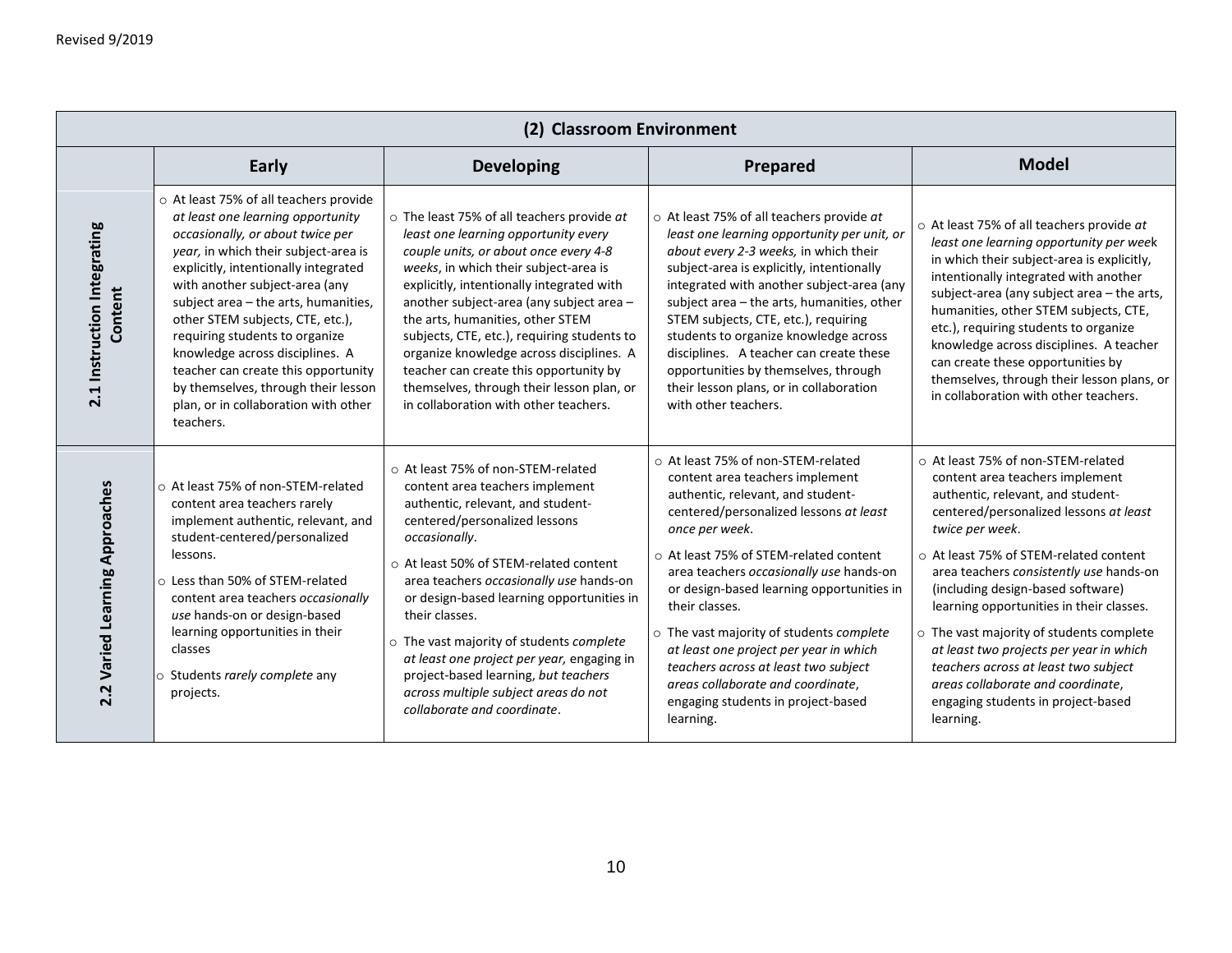| Assessment Types<br>2.3 Multiple                   | $\circ$ Less than 50% of all teachers<br>occasionally use multiple and varied<br>assessments to monitor student<br>learning, such as projects,<br>portfolios, performance-based<br>assessments, etc. along with<br>traditional quizzes and tests.                                                                | o At least 50% of all teachers occasionally<br>use multiple and varied assessments to<br>monitor student learning, such as<br>projects, portfolios, performance-based<br>assessments, etc. along with traditional<br>quizzes and tests.                                                                                                                                                                                                                                                                                                                                                                                                                          | o At least 75% of all teachers occasionally<br>use multiple and varied assessments to<br>monitor student learning, such as<br>projects, portfolios, performance-based<br>assessments, etc. along with traditional<br>quizzes and tests.                                                                                                                                                                                                                                                                                                                                                                                                                | o At least 75% of all teachers consistently<br>use multiple and varied assessments to<br>monitor student learning, such as<br>projects, portfolios, performance-based<br>assessments, etc. along with traditional<br>quizzes and tests.                                                                                                                                                                                                                                                                                                                                                                                                                               |
|----------------------------------------------------|------------------------------------------------------------------------------------------------------------------------------------------------------------------------------------------------------------------------------------------------------------------------------------------------------------------|------------------------------------------------------------------------------------------------------------------------------------------------------------------------------------------------------------------------------------------------------------------------------------------------------------------------------------------------------------------------------------------------------------------------------------------------------------------------------------------------------------------------------------------------------------------------------------------------------------------------------------------------------------------|--------------------------------------------------------------------------------------------------------------------------------------------------------------------------------------------------------------------------------------------------------------------------------------------------------------------------------------------------------------------------------------------------------------------------------------------------------------------------------------------------------------------------------------------------------------------------------------------------------------------------------------------------------|-----------------------------------------------------------------------------------------------------------------------------------------------------------------------------------------------------------------------------------------------------------------------------------------------------------------------------------------------------------------------------------------------------------------------------------------------------------------------------------------------------------------------------------------------------------------------------------------------------------------------------------------------------------------------|
| Collaboration<br>2.4 Teacher                       | ○ At least 75% of all teachers<br>collaborate with colleagues rarely<br>for the specific purpose of<br>designing learning outcomes and<br>instruction that integrate multiple<br>STEM-related and non-STEM-<br>related subject areas.                                                                            | ○ At least 75% of all teachers collaborate<br>with colleagues a few times per year for<br>the specific purpose of designing learning<br>outcomes and instruction that integrate<br>multiple STEM-related and non-STEM-<br>related subject areas.                                                                                                                                                                                                                                                                                                                                                                                                                 | ○ At least 75% of all teachers collaborate<br>with colleagues monthly for the specific<br>purpose of designing learning outcomes<br>and instruction that integrate multiple<br>STEM-related and non-STEM-related<br>subject areas.                                                                                                                                                                                                                                                                                                                                                                                                                     | ○ At least 75% of all teachers collaborate<br>with colleagues at least every two weeks<br>for the specific purpose of designing<br>learning outcomes and instruction that<br>integrate multiple STEM-related and<br>non-STEM-related subject areas.                                                                                                                                                                                                                                                                                                                                                                                                                   |
| 2.5 Comprehensive Advising<br>* (High School Only) | ○ Both counselors and at least 75% of<br>STEM-related content area<br>teachers rarely have knowledge of<br>STEM career pathways and<br>ecosystems, as well as the job-<br>searching and postsecondary<br>enrollment process.<br>o Counselors and students rarely<br>have consistent one-on-one<br>relationships. | $\circ$ Both counselors and at least 75% of<br>STEM-related content area teachers have<br>limited knowledge of STEM career<br>pathways and ecosystems, as well as the<br>job-searching and postsecondary<br>enrollment process, but rarely provide<br>formal or informal advising to students on<br>STEM opportunities.<br>o Counselors and students have developed<br>one-on-one relationships and use face-to-<br>face and/or virtual communication at<br>least once per year to discuss and plan<br>the alignment of the student's interests<br>to relevant course work, extracurricular<br>opportunities, internships, jobs, and<br>postsecondary education. | o Both counselors and at least 75% of<br>STEM-related content area teachers have<br>knowledge of STEM career pathways and<br>ecosystems, as well as the job-searching<br>and postsecondary enrollment process,<br>and occasionally provide formal or<br>informal advising to students on STEM<br>opportunities.<br>○ Counselors and students have developed<br>one-on-one relationships and use face-<br>to-face and virtual communication at<br>least twice per year to discuss and plan<br>the alignment of the student's interests<br>to relevant course work, extracurricular<br>opportunities, internships, jobs, and<br>postsecondary education. | ○ Both counselors and at least 75% of<br>STEM-related content area teachers have<br>knowledge regarding STEM career<br>pathways and ecosystems, as well as the<br>job-search and postsecondary<br>enrollment process, and frequently<br>provide formal or informal advising to<br>students on STEM opportunities.<br>o Counselors and students have developed<br>one-on-one relationships and use both<br>face-to-face and virtual communication<br>at least three times per year to discuss<br>and plan the alignment of the student's<br>interests to relevant course work,<br>extracurricular opportunities,<br>internships, jobs, and postsecondary<br>education. |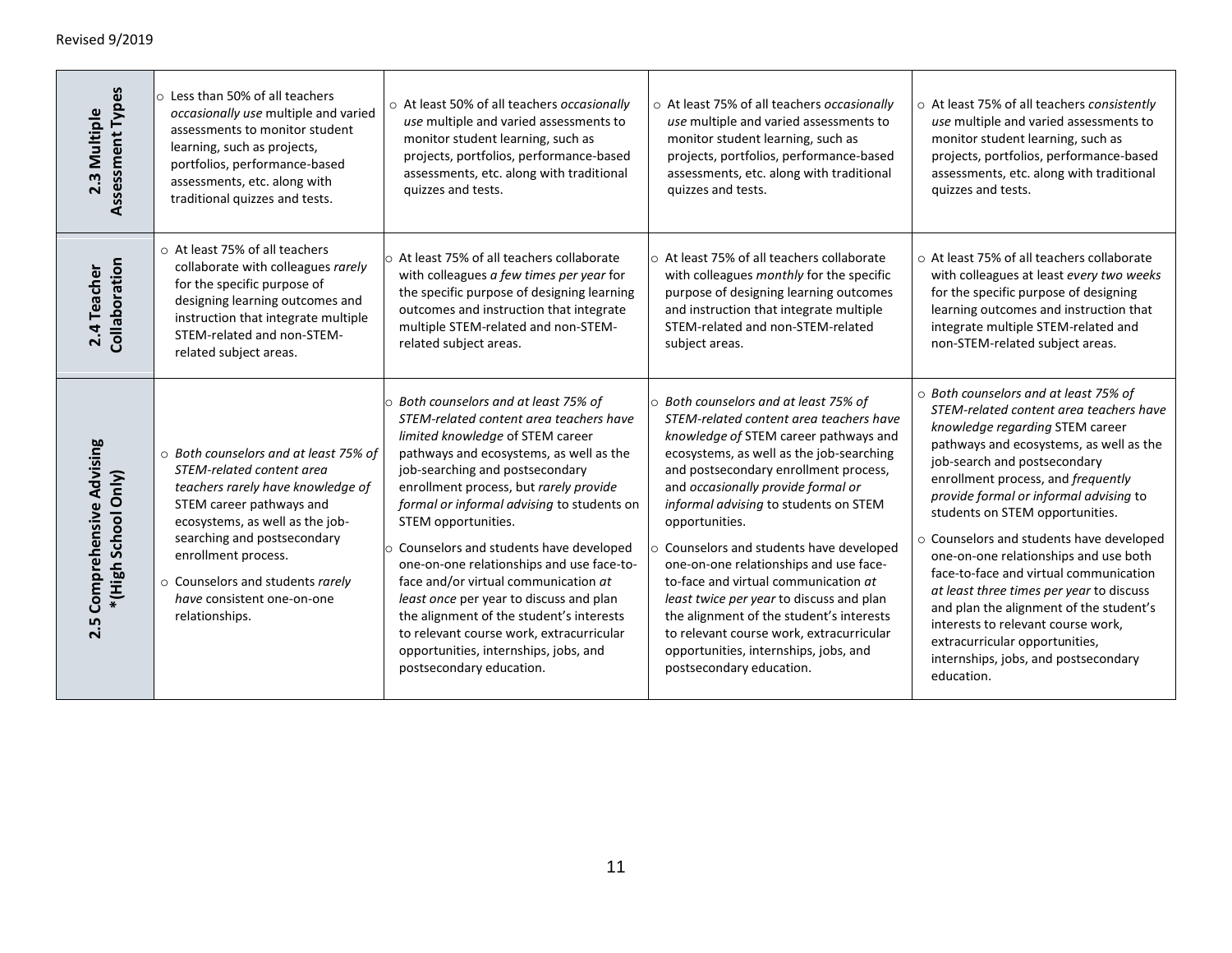|                                 | (3) School Structures                                                                                                                                                                                                                                                                                                                                                                                                                                                                                                                                                                                                                                                                                                                                                                                                                                                                                                                                                                                                                                                                                                                                              |                                                                                                                                                                                                                                                                                                                                                                                                                                                                                                                                                                                                                                                                                                                                                                                                                                                                                                                                                                                                                                                                                                                                                                                                                                                                                                                                                                                                                                          |                                                                                                                                                                                                                                                                                                                                                                                                                                                                                                                                                                                                                                                                                                                                                                                                                                                                                                                                                                                                                                                                                                                                                                                                                                                                                                                                                                                                                                           |                                                                                                                                                                                                                                                                                                                                                                                                                                                                                                                                                                                                                                                                                                                                                                                                                                                                                                                                                                                                                                                                                                                                                                                                                                                                                                                                                                                                                         |  |
|---------------------------------|--------------------------------------------------------------------------------------------------------------------------------------------------------------------------------------------------------------------------------------------------------------------------------------------------------------------------------------------------------------------------------------------------------------------------------------------------------------------------------------------------------------------------------------------------------------------------------------------------------------------------------------------------------------------------------------------------------------------------------------------------------------------------------------------------------------------------------------------------------------------------------------------------------------------------------------------------------------------------------------------------------------------------------------------------------------------------------------------------------------------------------------------------------------------|------------------------------------------------------------------------------------------------------------------------------------------------------------------------------------------------------------------------------------------------------------------------------------------------------------------------------------------------------------------------------------------------------------------------------------------------------------------------------------------------------------------------------------------------------------------------------------------------------------------------------------------------------------------------------------------------------------------------------------------------------------------------------------------------------------------------------------------------------------------------------------------------------------------------------------------------------------------------------------------------------------------------------------------------------------------------------------------------------------------------------------------------------------------------------------------------------------------------------------------------------------------------------------------------------------------------------------------------------------------------------------------------------------------------------------------|-------------------------------------------------------------------------------------------------------------------------------------------------------------------------------------------------------------------------------------------------------------------------------------------------------------------------------------------------------------------------------------------------------------------------------------------------------------------------------------------------------------------------------------------------------------------------------------------------------------------------------------------------------------------------------------------------------------------------------------------------------------------------------------------------------------------------------------------------------------------------------------------------------------------------------------------------------------------------------------------------------------------------------------------------------------------------------------------------------------------------------------------------------------------------------------------------------------------------------------------------------------------------------------------------------------------------------------------------------------------------------------------------------------------------------------------|-------------------------------------------------------------------------------------------------------------------------------------------------------------------------------------------------------------------------------------------------------------------------------------------------------------------------------------------------------------------------------------------------------------------------------------------------------------------------------------------------------------------------------------------------------------------------------------------------------------------------------------------------------------------------------------------------------------------------------------------------------------------------------------------------------------------------------------------------------------------------------------------------------------------------------------------------------------------------------------------------------------------------------------------------------------------------------------------------------------------------------------------------------------------------------------------------------------------------------------------------------------------------------------------------------------------------------------------------------------------------------------------------------------------------|--|
|                                 | <b>Early</b>                                                                                                                                                                                                                                                                                                                                                                                                                                                                                                                                                                                                                                                                                                                                                                                                                                                                                                                                                                                                                                                                                                                                                       | <b>Developing</b>                                                                                                                                                                                                                                                                                                                                                                                                                                                                                                                                                                                                                                                                                                                                                                                                                                                                                                                                                                                                                                                                                                                                                                                                                                                                                                                                                                                                                        | <b>Prepared</b>                                                                                                                                                                                                                                                                                                                                                                                                                                                                                                                                                                                                                                                                                                                                                                                                                                                                                                                                                                                                                                                                                                                                                                                                                                                                                                                                                                                                                           | <b>Model</b>                                                                                                                                                                                                                                                                                                                                                                                                                                                                                                                                                                                                                                                                                                                                                                                                                                                                                                                                                                                                                                                                                                                                                                                                                                                                                                                                                                                                            |  |
| 3.1 Professional Learning Focus | o Time, support, and resources for<br>professional learning on 1 of the<br>following topics is available to all STEM-<br>related content area teachers. This is not<br>limited to professional learning that is a<br>recognized CEU.<br>inguiry-based and problem-based<br>instructional practices that require<br>students to integrate content and<br>design and conduct investigations<br>and experiments and analyze results<br>connecting instructional content to<br>real-world problems and career<br>pathways<br>teaching students design-based<br>thinking<br>providing opportunities for hands-on<br>learning, including for students to<br>handle instruments to gather data,<br>engage with the natural<br>environment, and manipulate<br>physical objects<br>o Professional learning that provides<br>STEM-related content area teachers with<br>support to grow their own content<br>knowledge in the constantly accelerating<br>fields of science, technology,<br>engineering, and others (for example,<br>teachers have time to learn about the<br>recent developments in the genetics field<br>or in agricultural sciences), is not<br>available. | o Time, support, and resources for<br>professional learning on 2 of the following<br>topics is available to all STEM-related<br>content area teachers. This is not limited<br>to professional learning that is a<br>recognized CEU.<br>inquiry-based and problem-based<br>instructional practices that require<br>students to integrate content and<br>design and conduct investigations and<br>experiments and analyze results<br>connecting instructional content to<br>real-world problems and career<br>pathways<br>teaching students design-based<br>thinking<br>providing opportunities for hands-on<br>learning, including for students to<br>handle instruments to gather data,<br>engage with the natural environment,<br>and manipulate physical objects<br>$\circ$ Professional learning that provides STEM-<br>related content area teachers with<br>support to grow their own content<br>knowledge in the constantly accelerating<br>fields of science, technology, engineering,<br>and others (for example, teachers have<br>time to learn about the recent<br>developments in the genetics field or in<br>agricultural sciences), is available to a few<br>STEM-related content area teachers.<br>o 25-49% of STEM-related content area<br>teachers participate every-other-year in at<br>least one applied learning experience to<br>increase their STEM content or career<br>knowledge (e.g., study trips, fellowships, | o Time, support, and resources professional<br>learning on 3 of the following topics is<br>available to all STEM-related content area<br>teachers. This is not limited to<br>professional learning that is a recognized<br>CEU.<br>inquiry-based and problem-based<br>instructional practices that require<br>students to integrate content and<br>design and conduct investigations and<br>experiments and analyze results<br>connecting instructional content to<br>real-world problems and career<br>pathways<br>teaching students design-based<br>thinking<br>providing opportunities for hands-on<br>learning, including for students to<br>handle instruments to gather data,<br>engage with the natural environment,<br>and manipulate physical objects<br>$\circ$ Professional learning that provides STEM-<br>related content area teachers with<br>support to grow their own content<br>knowledge in the constantly accelerating<br>fields of science, technology, engineering,<br>and others (for example, teachers have<br>time to learn about the recent<br>developments in the genetics field or in<br>agricultural sciences), is available to some<br>STEM-related content area teachers.<br>$\circ$ 50-74% of STEM-related content area<br>teachers participate every-other-year in at<br>least one applied learning experience to<br>increase their STEM content or career<br>knowledge (e.g., study trips, fellowships, | o Time, support, and resources for<br>professional learning on all 4 of the<br>following topics is available to all STEM-<br>related content area teachers. This is not<br>limited to professional learning that is a<br>recognized CEU.<br>inquiry-based and problem-based<br>instructional practices that require<br>students to integrate content and<br>design and conduct investigations and<br>experiments and analyze results<br>connecting instructional content to<br>real-world problems and career<br>pathways<br>teaching students design-based<br>thinking<br>providing opportunities for hands-on<br>learning, including for students to<br>handle instruments to gather data,<br>engage with the natural environment,<br>and manipulate physical objects<br>o Time, support, and resources for STEM-<br>related content area teachers to grow<br>their own content knowledge in the<br>constantly accelerating fields of science,<br>technology, engineering, and others (for<br>example, teachers have time to learn<br>about the recent developments in the<br>genetics field or in agricultural sciences),<br>is available to all STEM-related content<br>area teachers.<br>o Over 75% of STEM-related content area<br>teachers participate every-other-year in at<br>least one applied learning experience to<br>increase their STEM content or career<br>knowledge (e.g., study trips, fellowships, |  |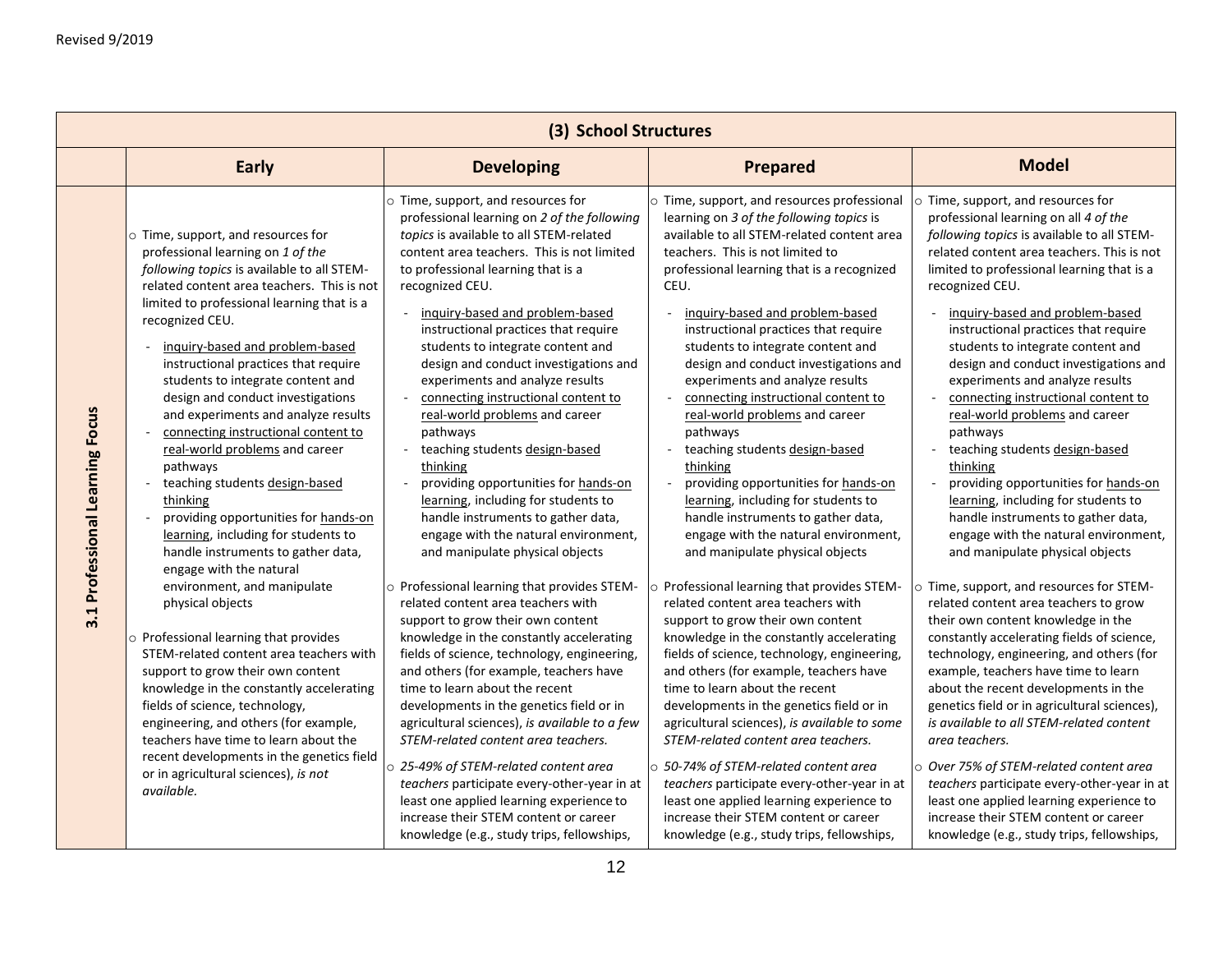|                                                   |                                                                                                                                                                                                                                                                                                                                                                                                                                                                                                                | internships, etc. with a duration of 1 day<br>to 1 year).                                                                                                                                                                                                                                                                                                                                                                                                                                                                  | internships, etc. with a duration of 1 day<br>to 1 year).                                                                                                                                                                                                                                                                                                                                                                                                                                                                                                                             | internships, etc. with a duration of 1 day<br>to 1 year).                                                                                                                                                                                                                                                                                                                                                                                                                                                                                                                                                                               |
|---------------------------------------------------|----------------------------------------------------------------------------------------------------------------------------------------------------------------------------------------------------------------------------------------------------------------------------------------------------------------------------------------------------------------------------------------------------------------------------------------------------------------------------------------------------------------|----------------------------------------------------------------------------------------------------------------------------------------------------------------------------------------------------------------------------------------------------------------------------------------------------------------------------------------------------------------------------------------------------------------------------------------------------------------------------------------------------------------------------|---------------------------------------------------------------------------------------------------------------------------------------------------------------------------------------------------------------------------------------------------------------------------------------------------------------------------------------------------------------------------------------------------------------------------------------------------------------------------------------------------------------------------------------------------------------------------------------|-----------------------------------------------------------------------------------------------------------------------------------------------------------------------------------------------------------------------------------------------------------------------------------------------------------------------------------------------------------------------------------------------------------------------------------------------------------------------------------------------------------------------------------------------------------------------------------------------------------------------------------------|
| 3.2 Professional Learning Format and<br>Structure | o The majority of professional learning for<br>STEM education is designed to address<br>large group needs as determined by<br>school goals or initiatives.<br>$\circ$ Less than 50% of teachers experience at<br>least 1 of these forms of job-embedded<br>professional learning annually: peer<br>observation, lesson study, critical friends<br>feedback, coaching, modeling, action<br>research, and/or mentoring.<br>o Administrators rarely participate in<br>professional learning on STEM<br>education. | o The majority of professional learning for<br>STEM education is designed to address<br>large group needs identified through<br>perceptions of school leaders.<br>$\circ$ At least 50% of teachers experience at<br>least 1 of these forms of job-embedded<br>professional learning annually: peer<br>observation, lesson study, critical friends<br>feedback, coaching, modeling, action<br>research, and/or mentoring.<br>o Some administrators participate in<br>professional learning on STEM education<br>leadership. | o The majority of professional learning for<br>STEM education is designed to address<br>large group needs identified through data<br>(e.g., surveys, teacher evaluations,<br>classroom walk-throughs).<br>o All teachers experience at least 1 of these<br>forms of job-embedded professional<br>learning annually: peer observation,<br>lesson study, critical friends feedback,<br>coaching, modeling, action research,<br>and/or mentoring.<br>○ Some administrators participate in<br>professional learning on STEM education<br>instruction and/or STEM education<br>leadership. | o The majority of professional learning for<br>STEM education is personalized based on<br>participants' self-identified professional<br>learning needs as well as through<br>secondary data (e.g., surveys, evaluations,<br>classroom walk-throughs, etc.).<br>O All teachers experience at least 2 of these<br>forms of job-embedded professional<br>learning annually: peer observation,<br>lesson study, critical friends feedback,<br>coaching, modeling, action research,<br>and/or mentoring.<br>All administrators participate in<br>professional learning on STEM education<br>instruction and/or STEM education<br>leadership. |
| 3.3 Physical Space for Projects                   | o On special occasions computer labs or<br>classrooms are transformed into spaces<br>and project work areas for face-to-face<br>or virtual collaboration among students<br>and teachers, or to be used as exhibition<br>spaces.<br>o The arrangement of STEM classrooms<br>does not support individual work and<br>group work and the vast majority of<br>STEM-related content area teachers<br>cannot change the arrangement to<br>meet instructional needs.                                                  | O One or more facilities or spaces (this may<br>include a classroom) are occasionally<br>transformed into project work areas for<br>face-to-face or virtual collaboration<br>among students and teachers, or to be<br>used as exhibition spaces.<br>o The arrangement of STEM classrooms<br>can support individual work and group<br>work and the vast majority of STEM-<br>related content area teachers rarely<br>change the arrangement to meet<br>instructional needs.                                                 | o One or more facilities or spaces (this may<br>include a classroom) are frequently<br>transformed into project work areas for<br>face-to-face or virtual collaboration<br>among students and teachers, or to be<br>used as exhibition spaces.<br>o The arrangement of STEM classrooms can<br>support individual work and various<br>group work and the vast majority of<br>STEM-related content area teachers<br>occasionally change the arrangement to<br>meet instructional needs.                                                                                                 | o One or more facilities or spaces are<br>consistently available specifically for<br>students to collaborate and do project<br>work, such as a STEM lab; the spaces can<br>be used for face-to-face or virtual<br>collaboration among students and<br>teachers; they can be used as exhibition<br>spaces.<br>o The arrangement of STEM classrooms<br>can support individual work and various<br>group work; the vast majority of STEM-<br>related content area teachers regularly<br>change the arrangement to meet<br>instructional needs.                                                                                             |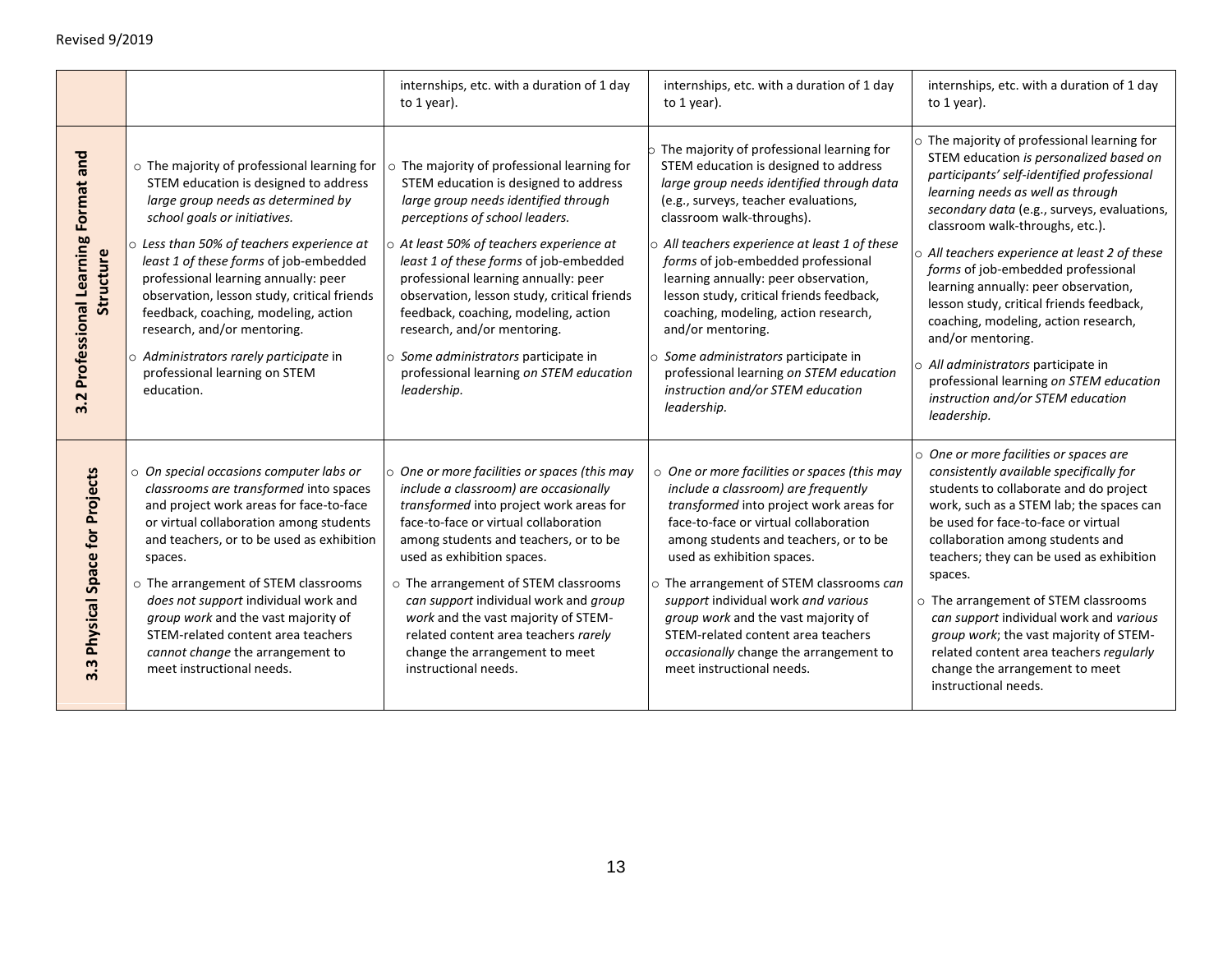| Strategic Staffing for STEM<br>3.4                             | o The school does not yet have a STEM<br>Education leader who is not an<br>administrator.<br>o The school rarely makes STEM<br>instructional skills or awareness a<br>requirement or priority for teaching<br>positions.<br>o The school rarely identifies teacher-<br>leaders for STEM education.                                                                                     | $\circ$ The school has at least one STEM<br>Education leader who is not an<br>administrator, but who has no time<br>allocated to leading STEM education.<br>o The school recruits, hires, and/or<br>develops a few teachers on their faculty<br>to have high quality STEM instructional<br>skills (for STEM subject teachers) or rich<br>understanding of the positive<br>relationship between STEM subjects and<br>all other subjects (non-STEM subject<br>teachers).<br>o The school has informal pathways to<br>identify current teacher-leaders for<br>STEM education. | ○ The school has at least one STEM<br>Education leader who is not an<br>administrator and has at least 25% of<br>their time allocated to leading STEM<br>education.<br>$\circ$ The school recruits, hires, and/or<br>develops many teachers on their faculty<br>to have high quality STEM instructional<br>skills (for STEM subject teachers) or rich<br>understanding of the positive<br>relationship between STEM subjects and<br>all other subjects (non-STEM subject<br>teachers).<br>o The school has informal pathways to<br>identify and develop current and future<br>teacher-leaders for STEM education. | ○ The school has at least one STEM<br>Education leader who is not an<br>administrator and has at least 50% of<br>their time allocated to leading STEM<br>education.<br>$\circ$ The school recruits, hires, and/or trains<br>the vast majority of teachers on their<br>faculty to have high quality STEM<br>instructional skills (for STEM subject<br>teachers) or rich understanding of the<br>positive relationship between STEM<br>subjects and all other subjects (non-<br>STEM subject teachers).<br>o The school has formal pathways to<br>identify and develop current and future<br>teacher-leaders for STEM education. |
|----------------------------------------------------------------|----------------------------------------------------------------------------------------------------------------------------------------------------------------------------------------------------------------------------------------------------------------------------------------------------------------------------------------------------------------------------------------|----------------------------------------------------------------------------------------------------------------------------------------------------------------------------------------------------------------------------------------------------------------------------------------------------------------------------------------------------------------------------------------------------------------------------------------------------------------------------------------------------------------------------------------------------------------------------|-------------------------------------------------------------------------------------------------------------------------------------------------------------------------------------------------------------------------------------------------------------------------------------------------------------------------------------------------------------------------------------------------------------------------------------------------------------------------------------------------------------------------------------------------------------------------------------------------------------------|--------------------------------------------------------------------------------------------------------------------------------------------------------------------------------------------------------------------------------------------------------------------------------------------------------------------------------------------------------------------------------------------------------------------------------------------------------------------------------------------------------------------------------------------------------------------------------------------------------------------------------|
| of STEM Courses<br>School Only)<br>* (High )<br>Variety<br>3.5 | o Courses in STEM fields (not including<br>traditional core subjects) are not<br><i>available</i> to students face-to-face<br>and/or virtually.<br>o The school rarely offers courses in STEM<br>fields that provide postsecondary credit.<br>$\circ$ The school rarely provides access for<br>students to acquire any industry<br>certifications and/or credentials by<br>graduation. | ○ Courses in 3-4 STEM fields (not including<br>traditional core subjects) are available to<br>students both face-to-face and/or<br>virtually.<br>o The school offers 1 course in a STEM field<br>that provides postsecondary credit,<br>based upon agreements with a<br>postsecondary institution(s).<br>o The school provides access for students<br>to acquire a few industry certifications<br>and/or credentials by graduation.                                                                                                                                        | O Courses in 5-6 STEM fields (not including<br>traditional core subjects) are available to<br>students both face-to-face and/or<br>virtually.<br>o The school offers a few courses in STEM<br>fields that provide postsecondary credit,<br>based upon agreements with a<br>postsecondary institution(s).<br>$\circ$ The school provides education, training,<br>support, and access for students to<br>acquire a few industry certifications<br>and/or credentials by graduation.                                                                                                                                 | ○ Courses in 7 or more STEM fields (not<br>including traditional core subjects) are<br>available to students both face-to-face<br>and/or virtually.<br>o The school offers several courses in STEM<br>fields that provide postsecondary credit,<br>based upon agreements with a<br>postsecondary institution(s).<br>$\circ$ The school provides education, training,<br>support, and access for students to<br>acquire a variety of industry<br>certifications and/or credentials by<br>graduation.                                                                                                                            |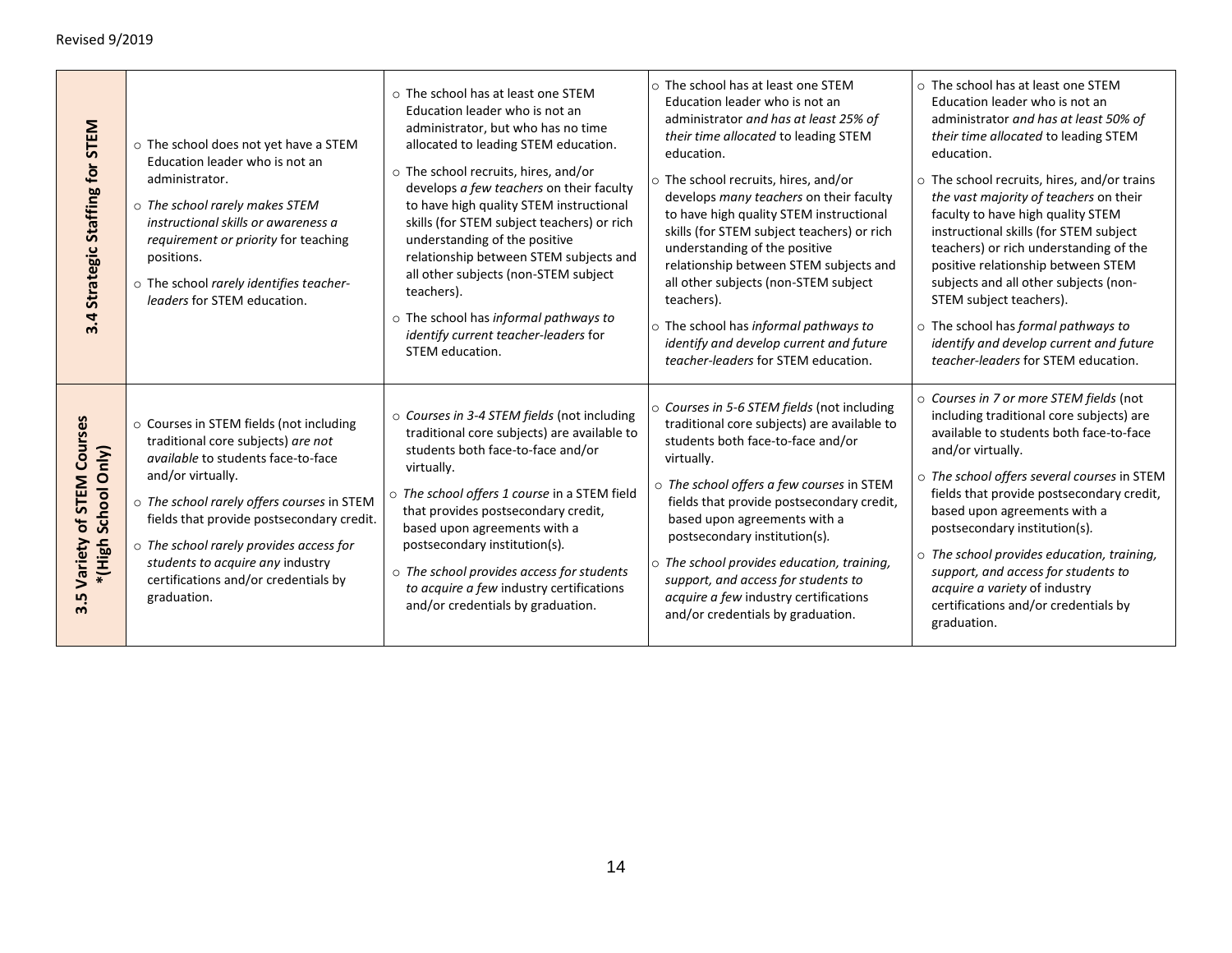|                                                       | (4) School Culture                                                                                                                                                                                                                                                                                                                                                                                                                                                                                                             |                                                                                                                                                                                                                                                                                                                                                                                                                                                                                                                                                                                    |                                                                                                                                                                                                                                                                                                                                                                                                                                                                                                                                                                                                                                                          |                                                                                                                                                                                                                                                                                                                                                                                                                                                                                                                                                                                                                                                                                                                                                                                                                                                              |  |  |
|-------------------------------------------------------|--------------------------------------------------------------------------------------------------------------------------------------------------------------------------------------------------------------------------------------------------------------------------------------------------------------------------------------------------------------------------------------------------------------------------------------------------------------------------------------------------------------------------------|------------------------------------------------------------------------------------------------------------------------------------------------------------------------------------------------------------------------------------------------------------------------------------------------------------------------------------------------------------------------------------------------------------------------------------------------------------------------------------------------------------------------------------------------------------------------------------|----------------------------------------------------------------------------------------------------------------------------------------------------------------------------------------------------------------------------------------------------------------------------------------------------------------------------------------------------------------------------------------------------------------------------------------------------------------------------------------------------------------------------------------------------------------------------------------------------------------------------------------------------------|--------------------------------------------------------------------------------------------------------------------------------------------------------------------------------------------------------------------------------------------------------------------------------------------------------------------------------------------------------------------------------------------------------------------------------------------------------------------------------------------------------------------------------------------------------------------------------------------------------------------------------------------------------------------------------------------------------------------------------------------------------------------------------------------------------------------------------------------------------------|--|--|
|                                                       | <b>Early</b>                                                                                                                                                                                                                                                                                                                                                                                                                                                                                                                   | <b>Developing</b>                                                                                                                                                                                                                                                                                                                                                                                                                                                                                                                                                                  | <b>Prepared</b>                                                                                                                                                                                                                                                                                                                                                                                                                                                                                                                                                                                                                                          | <b>Model</b>                                                                                                                                                                                                                                                                                                                                                                                                                                                                                                                                                                                                                                                                                                                                                                                                                                                 |  |  |
| 4.1 STEM Education Plan                               | $\circ$ A school leadership team is in the<br>process of crafting a STEM Education<br>Plan within the School Improvement<br>Plan.<br>$\circ$ A school leadership team is in the<br>process of building an advisory council<br>that can provide input on STEM<br>education topics<br>o A school leadership team is in the<br>process of crafting sustainability plans.                                                                                                                                                          | o A school leadership team has crafted a<br>STEM Education Plan within the School<br>Improvement Plan. It superficially<br>addresses the 5 Overarching Principles of<br>the NC STEM School Progress Rubric.<br>In the creation of the STEM Education<br>Plan within the School Improvement Plan,<br>input and buy-in was gained from an<br>advisory council of at least one student,<br>teacher, and administrator.<br>o The STEM Education Plan within the<br>School Improvement Plan does not<br>include sustainability planning.                                                | o A school leadership team has crafted a STEM<br>Education Plan within the School<br>Improvement Plan. It adequately addresses<br>the 5 Overarching Principles of the NC STEM<br>School Progress Rubric.<br>$\circ$ In the creation of the STEM Education Plan<br>within the School Improvement Plan, input<br>and buy-in was gained from an advisory<br>council of at least one student, teacher,<br>administrator, parent, and business/industry<br>professional.<br>o The STEM Education Plan within the School<br>Improvement Plan contains specific<br>sustainability plans to maintain STEM<br>Education for at least the next 2 years.            | o A school leadership team has crafted a<br>robust STEM Education Plan within the<br>School Improvement Plan. The STEM<br>Education Plan documents realistic and<br>creative strategies, near-term outcomes,<br>and an ultimate vision. It thoroughly<br>addresses the 5 Overarching Principles of<br>the NC STEM School Progress Rubric.<br>$\circ$ In the creation of the STEM Education<br>Plan within the School Improvement Plan,<br>input and buy-in was gained from an<br>advisory council of more then one<br>student, teacher, administrator, parent,<br>business/industry professional, and<br>(community college/college/university<br>professional) *(High School).<br>The STEM Education Plan within the<br>School Improvement Plan contains<br>specific sustainability plans to maintain<br>STEM Education for at least the next 3-5<br>years. |  |  |
| <b>Data-Informed Continuous</b><br>Improvement<br>4.2 | o Sources of data tracking/measuring the<br><b>STEM Education Plan are rarely</b><br>collected and analyzed.<br>o Results of data measuring the STEM<br>Education Plan are not used in making<br>adjustments to improve school<br>performance.<br>o The faculty, administrators, students,<br>and school stakeholders have rarely<br>discussed building a school culture in<br>which all understand and agree that<br>measures of student learning/growth<br>are important, in addition to measures<br>of student achievement. | Only high-level sources of data for<br>tracking/measuring the STEM Education<br>Plan (e.g., student grades and test scores)<br>are being collected and analyzed.<br>o Results from the high-level sources of<br>data are analyzed but rarely used to<br>adjust any activities or near-term<br>outcomes to continuously improve the<br>school's performance.<br>o The faculty, administrators, students, and<br>school stakeholders are just beginning to<br>build a school culture in which all<br>understand and agree that measures of<br>student learning/growth are important, | o High-level sources of data for<br>tracking/measuring the strategies and<br>outcomes of the STEM Education Plan (e.g.,<br>student grades and test scores) and one<br>source of more nuanced and informative<br>data (e.g., student performance data,<br>classroom observation data, web analytics,<br>student participation tracking, etc.) are being<br>collected and analyzed.<br>o Based on results of ongoing data collection,<br>the STEM Education Plan activities and/or<br>near-term outcomes are adjusted about<br>every two years to continuously improve the<br>school's performance (e.g., adjusting<br>professional development offerings, | O Multiple and varied sources of data for<br>tracking/measuring the strategies and<br>outcomes of the STEM Education Plan<br>(e.g. student performance data,<br>classroom observation data, web<br>analytics, student participation tracking,<br>teacher participation tracking, survey<br>data, test scores, interviews, etc.) are<br>being collected and analyzed.<br>O Based on results of ongoing data<br>collection, the STEM Education Plan<br>activities and/or near-term outcomes are<br>adjusted at least annually to continuously<br>improve the school's performance (e.g.,<br>adjusting professional development                                                                                                                                                                                                                                 |  |  |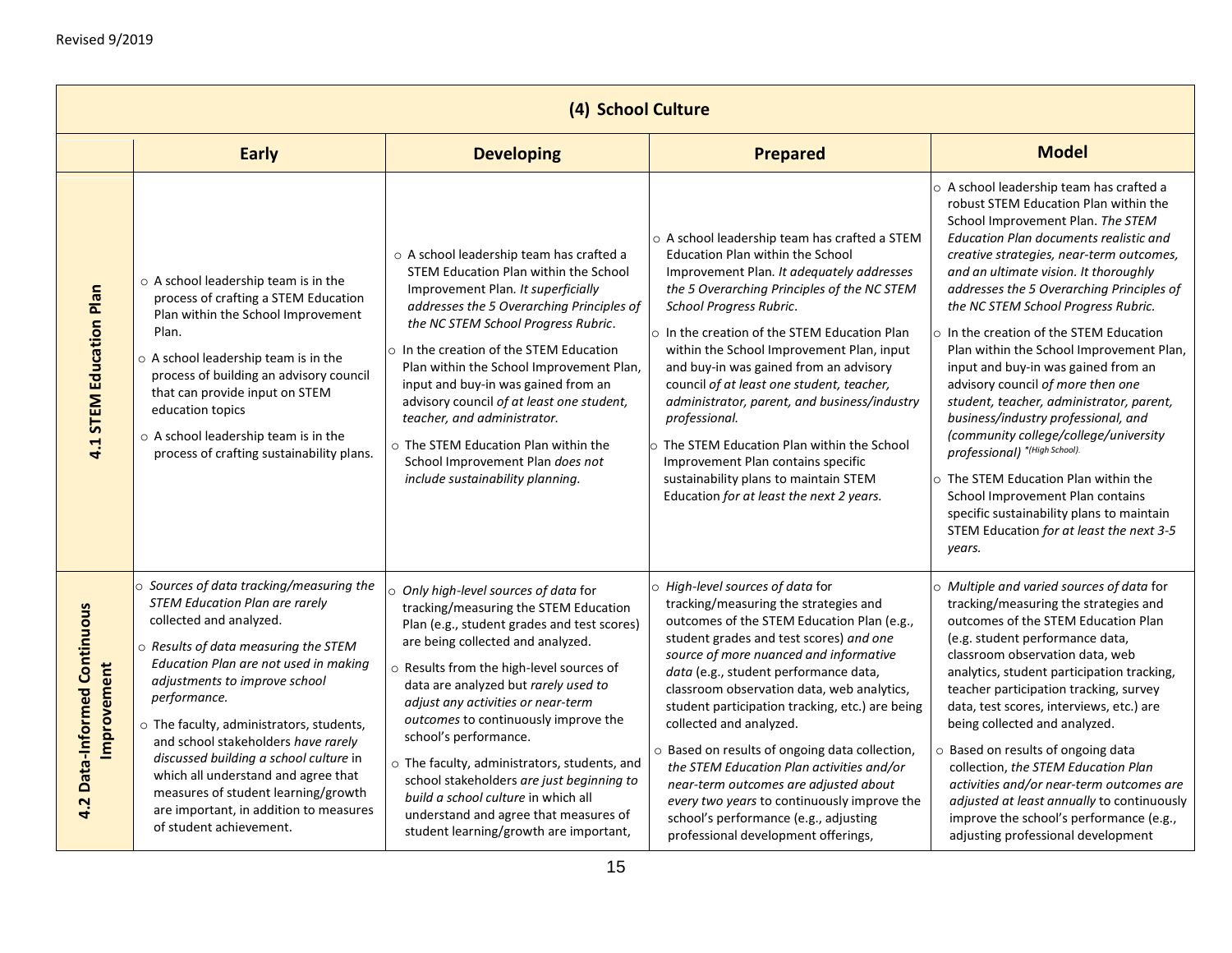|                          | o School leadership rarely encourage or<br>support the use of teacher-created<br>formative and summative assessments<br>to measure student learning/growth<br>throughout the year.                                                                                                                                                                                                                                                                                                                                                                                                                                                                                                                                                                                                                                                                                        | in addition to measures of student<br>achievement.<br>o School leadership encourages the use of<br>teacher-created formative and<br>summative assessments to measure<br>student learning/growth throughout the<br>year.                                                                                                                                                                                                                                                                                                                                                                                                                                                                                                                                                                                                                                             | changing schedules, acquiring new materials,<br>increasing goals for student participation in<br>STEM clubs, accelerating goals for student<br>learning/growth, etc.).<br>o The faculty, administrators, students, and<br>school stakeholders are in the middle of<br>building a school culture in which all<br>understand and agree that measures of<br>student learning/growth are important, in<br>addition to measures of student<br>achievement.<br>School leadership encourages and supports<br>with dedicated resources the use of teacher-<br>created formative and summative<br>assessments to measure student<br>learning/growth throughout the year.                                                                                                                                                                                                                                                                                                        | offerings, changing schedules, acquiring<br>new materials, increasing goals for<br>student participation in STEM clubs,<br>accelerating goals for student<br>learning/growth, etc.).<br>$\circ$ A school culture exists in which faculty,<br>administrators, students, and school<br>stakeholders understand and agree that<br>measures of student learning/growth are<br>important, in addition to measures of<br>student achievement.<br>School leadership consistently prioritizes<br>and supports with dedicated resources the<br>use of teacher-created formative and<br>summative assessments to measure<br>student learning/growth throughout the<br>year.                                                                                                                                                                                                                                                                                                           |
|--------------------------|---------------------------------------------------------------------------------------------------------------------------------------------------------------------------------------------------------------------------------------------------------------------------------------------------------------------------------------------------------------------------------------------------------------------------------------------------------------------------------------------------------------------------------------------------------------------------------------------------------------------------------------------------------------------------------------------------------------------------------------------------------------------------------------------------------------------------------------------------------------------------|---------------------------------------------------------------------------------------------------------------------------------------------------------------------------------------------------------------------------------------------------------------------------------------------------------------------------------------------------------------------------------------------------------------------------------------------------------------------------------------------------------------------------------------------------------------------------------------------------------------------------------------------------------------------------------------------------------------------------------------------------------------------------------------------------------------------------------------------------------------------|------------------------------------------------------------------------------------------------------------------------------------------------------------------------------------------------------------------------------------------------------------------------------------------------------------------------------------------------------------------------------------------------------------------------------------------------------------------------------------------------------------------------------------------------------------------------------------------------------------------------------------------------------------------------------------------------------------------------------------------------------------------------------------------------------------------------------------------------------------------------------------------------------------------------------------------------------------------------|-----------------------------------------------------------------------------------------------------------------------------------------------------------------------------------------------------------------------------------------------------------------------------------------------------------------------------------------------------------------------------------------------------------------------------------------------------------------------------------------------------------------------------------------------------------------------------------------------------------------------------------------------------------------------------------------------------------------------------------------------------------------------------------------------------------------------------------------------------------------------------------------------------------------------------------------------------------------------------|
| 4.3 Vibrant STEM Culture | o The faculty, administrators, students,<br>and school stakeholders have rarely<br>discussed building a school culture in<br>which innovation in STEM by students<br>is consistently honored, encouraged,<br>and incentivized.<br>o The administrators and faculty have<br>rarely discussed building a school<br>culture in which all faculty feel<br>supported in taking instructional risks<br>and trying new approaches for the<br>benefit of student learning.<br>o The faculty, administrators, students,<br>and school stakeholders have rarely<br>discussed building a school culture in<br>which high-quality student work in<br>STEM is consistently celebrated.<br>o There is no consistent effort by school<br>leaders to communicate about STEM<br>education to teachers and students.<br>○ School leadership rarely promotes a<br>vision for STEM education. | $\circ$ The faculty, administrators, students, and<br>school stakeholders are just beginning to<br>build a school culture in which innovation<br>in STEM by students is consistently<br>honored, encouraged, and incentivized.<br>o The administrators and faculty are just<br>beginning to build a school culture in<br>which all faculty feel supported in taking<br>instructional risks and trying new<br>approaches for the benefit of student<br>learning.<br>o The faculty, administrators, students, and<br>school stakeholders are just beginning to<br>build a school culture in which high-<br>quality student work in STEM is<br>consistently celebrated.<br>o Weekly school leaders communicate<br>about STEM education to teachers and<br>students.<br>o School leadership annually promotes the<br>vision for STEM education to faculty and<br>staff. | The faculty, administrators, students, and<br>school stakeholders are in the middle of<br>building a school culture in which innovation<br>in STEM by students is consistently honored,<br>encouraged, and incentivized.<br>o The administrators and faculty are in the<br>middle of building a school culture in which<br>all faculty feel supported in taking<br>instructional risks and trying new approaches<br>for the benefit of student learning.<br>$\circ$ The faculty, administrators, students, and<br>school stakeholders are in the middle of<br>building a school culture in which high-quality<br>student work in STEM is consistently<br>celebrated.<br>o In daily interactions school leaders<br>communicate about STEM education to<br>teachers and students.<br>o School leadership occasionally promotes the<br>vision for STEM education to all stakeholders,<br>including faculty, staff, students, parents,<br>partners, and community members. | o A school culture exists in which all faculty,<br>administrators, students, and school<br>stakeholders consistently honor,<br>encourage, and incentivize innovation in<br>STEM by students.<br>$\circ$ A school culture exists in which all faculty<br>feel supported in taking instructional risks<br>and trying new approaches for the benefit<br>of student learning.<br>o A school culture exists in which all faculty,<br>administrators, students, and school<br>stakeholders consistently celebrate high-<br>quality student work in STEM; this<br>includes in ongoing school wide exhibits<br>onsite, online, and/or in state or national<br>forums.<br>o In daily interactions school leaders serve<br>as lead teachers and learners for STEM<br>education, explicitly modeling inquiry,<br>critical-thinking, and problem-solving.<br>○ School leadership frequently promotes<br>the vision for STEM education to all<br>stakeholders, including faculty, staff, |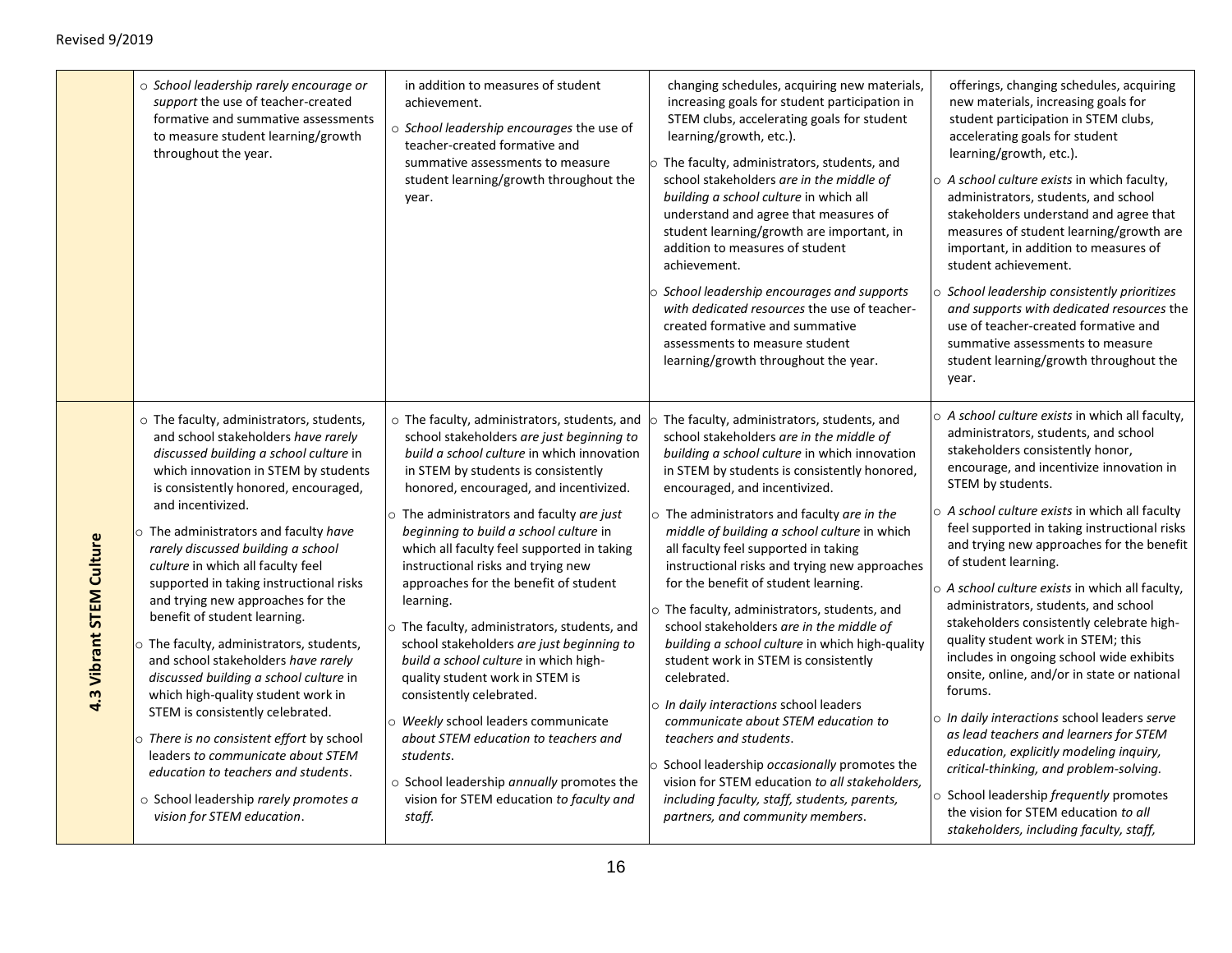|                                       |                                                                                                                                                                                                                                                                                                                                                                                                                                                                                                                                                                                                                                                                                                                                                                                                                 |                                                                                                                                                                                                                                                                                                                                                                                                                                                                                                                                                                                                                                                                                                                                                                                                          |                                                                                                                                                                                                                                                                                                                                                                                                                                                                                                                                                                                                                                                                                                                                                                                                             | students, parents, partners, and<br>community members.                                                                                                                                                                                                                                                                                                                                                                                                                                                                                                                                                                                                                                                                     |
|---------------------------------------|-----------------------------------------------------------------------------------------------------------------------------------------------------------------------------------------------------------------------------------------------------------------------------------------------------------------------------------------------------------------------------------------------------------------------------------------------------------------------------------------------------------------------------------------------------------------------------------------------------------------------------------------------------------------------------------------------------------------------------------------------------------------------------------------------------------------|----------------------------------------------------------------------------------------------------------------------------------------------------------------------------------------------------------------------------------------------------------------------------------------------------------------------------------------------------------------------------------------------------------------------------------------------------------------------------------------------------------------------------------------------------------------------------------------------------------------------------------------------------------------------------------------------------------------------------------------------------------------------------------------------------------|-------------------------------------------------------------------------------------------------------------------------------------------------------------------------------------------------------------------------------------------------------------------------------------------------------------------------------------------------------------------------------------------------------------------------------------------------------------------------------------------------------------------------------------------------------------------------------------------------------------------------------------------------------------------------------------------------------------------------------------------------------------------------------------------------------------|----------------------------------------------------------------------------------------------------------------------------------------------------------------------------------------------------------------------------------------------------------------------------------------------------------------------------------------------------------------------------------------------------------------------------------------------------------------------------------------------------------------------------------------------------------------------------------------------------------------------------------------------------------------------------------------------------------------------------|
| 4.4 Serving Underrepresented Students | $\circ$ The faculty, administrators, students,<br>and school stakeholders have rarely<br>discussed building a general culture of<br>inquiry and creativity throughout the<br>school, in STEM-related and non-STEM-<br>related subjects, that intentionally<br>includes every single student and makes<br>explicit efforts to include students from<br>groups historically underrepresented in<br>the STEM education pipeline.<br>$\circ$ The school rarely carries out intentional<br>practices focused on increasing long-<br>term participation by students from<br>underrepresented groups in the STEM<br>education pipeline (e.g., provides<br>targeted professional learning,<br>provides mentors, offers targeted clubs<br>or activities, disaggregates school data<br>by a variety of sub-groups, etc.). | o The faculty, administrators, students,<br>and school stakeholders are just<br>beginning to build a general culture of<br>inguiry and creativity throughout the<br>school, in STEM-related and non-STEM-<br>related subjects, that intentionally<br>includes every single student and makes<br>explicit efforts to include students from<br>groups historically underrepresented in<br>the STEM education pipeline.<br>$\circ$ The school carries out at least 1<br>intentional practice focused on<br>increasing long-term participation by<br>students from underrepresented groups<br>in the STEM education pipeline (e.g.,<br>provides targeted professional learning,<br>provides mentors, offers targeted clubs<br>or activities, disaggregates school data<br>by a variety of sub-groups, etc.). | o The faculty, administrators, students, and<br>school stakeholders are in the middle of<br>building a general culture of inquiry and<br>creativity throughout the school, in STEM-<br>related and non-STEM-related subjects, that<br>intentionally includes every single student<br>and makes explicit efforts to include<br>students from groups historically<br>underrepresented in the STEM education<br>pipeline.<br>$\circ$ The school carries out at least 2 intentional<br>practices focused on increasing long-term<br>participation by students from<br>underrepresented groups in the STEM<br>education pipeline (e.g., provides targeted<br>professional learning, provides mentors,<br>offers targeted clubs or activities,<br>disaggregates school data by a variety of<br>sub-groups, etc.). | $\circ$ A general culture of inquiry and creativity<br>that intentionally includes every single<br>student exists throughout the school, in<br>STEM-related and non-STEM-related<br>subjects, with explicit efforts to include<br>students from groups historically<br>underrepresented in the STEM education<br>pipeline.<br>$\circ$ The school carries out several intentional<br>practices focused on increasing long-<br>term participation by students from<br>groups historically underrepresented in<br>the STEM education pipeline (e.g.,<br>provides targeted professional learning,<br>provides mentors, offers targeted clubs<br>or activities, disaggregates school data by<br>a variety of sub-groups, etc.). |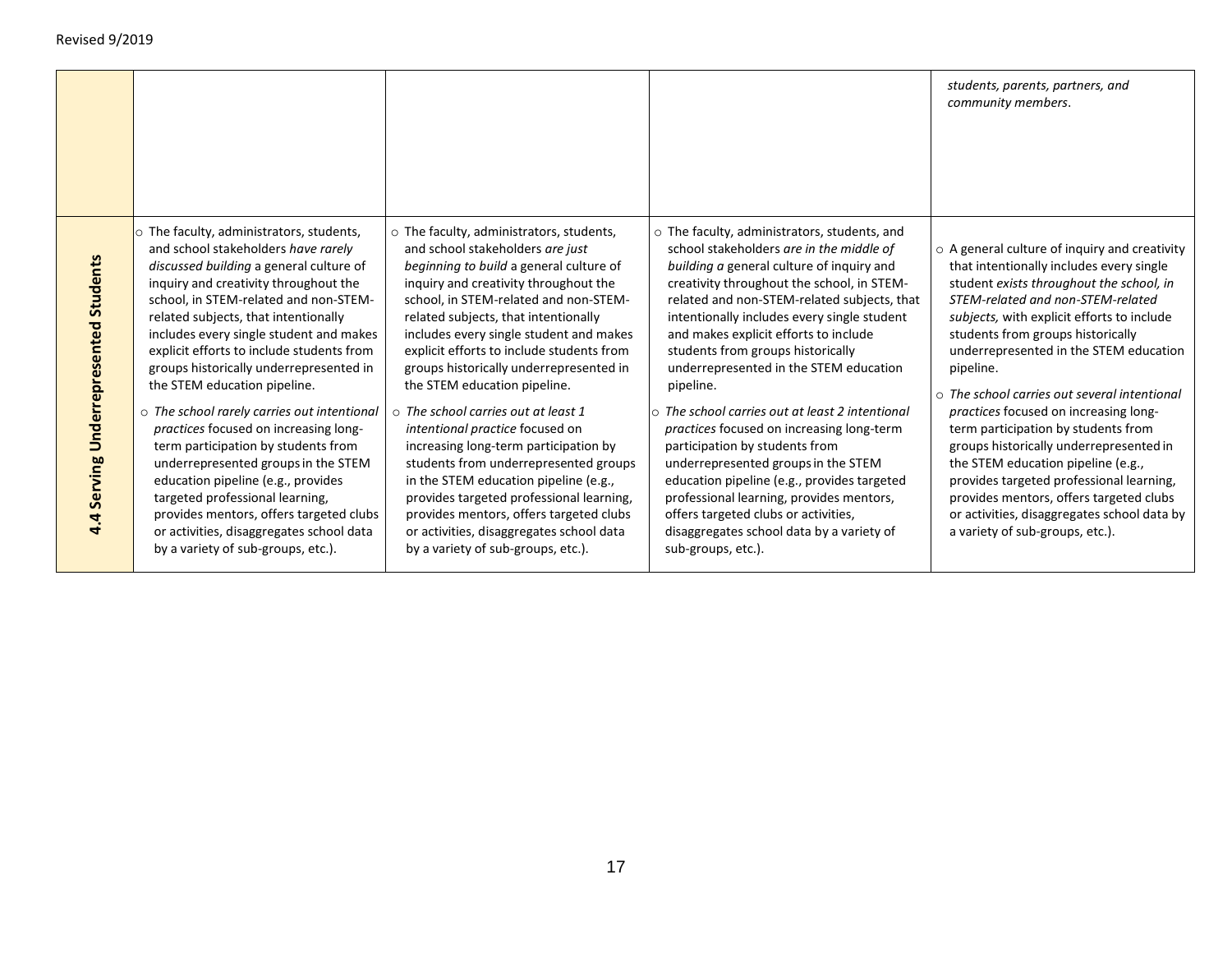|                                                        | (5) Community Connection                                                                                                                                                                                                                    |                                                                                                                                                                                                                                                                                                                                                                                                                                                                                               |                                                                                                                                                                                                                                                                                                                                                                                                                                                                                                                                                                                 |                                                                                                                                                                                                                                                                                                                                                                                                                                                                                                                                                                                                                                                                                                                                                                       |  |
|--------------------------------------------------------|---------------------------------------------------------------------------------------------------------------------------------------------------------------------------------------------------------------------------------------------|-----------------------------------------------------------------------------------------------------------------------------------------------------------------------------------------------------------------------------------------------------------------------------------------------------------------------------------------------------------------------------------------------------------------------------------------------------------------------------------------------|---------------------------------------------------------------------------------------------------------------------------------------------------------------------------------------------------------------------------------------------------------------------------------------------------------------------------------------------------------------------------------------------------------------------------------------------------------------------------------------------------------------------------------------------------------------------------------|-----------------------------------------------------------------------------------------------------------------------------------------------------------------------------------------------------------------------------------------------------------------------------------------------------------------------------------------------------------------------------------------------------------------------------------------------------------------------------------------------------------------------------------------------------------------------------------------------------------------------------------------------------------------------------------------------------------------------------------------------------------------------|--|
|                                                        | Early                                                                                                                                                                                                                                       | <b>Developing</b>                                                                                                                                                                                                                                                                                                                                                                                                                                                                             | Prepared                                                                                                                                                                                                                                                                                                                                                                                                                                                                                                                                                                        | <b>Model</b>                                                                                                                                                                                                                                                                                                                                                                                                                                                                                                                                                                                                                                                                                                                                                          |  |
| <b>STEM Schools Network</b><br>5.1                     | o The school rarely connects to other<br>STEM-focused schools across North<br>Carolina.<br>o The school leadership rarely follows<br>online other STEM-focused schools<br>and/or STEM-focused school networks<br>outside of North Carolina. | $\circ$ The school has direct connections to<br>other STEM-focused schools across North<br>Carolina and uses these connections to<br>exchange successes and challenges in<br>virtual settings, but rarely meets with<br>these schools face-to-face.<br>o The school leadership rarely follows<br>online other STEM-focused schools<br>and/or STEM-focused school networks<br>outside of North Carolina, learning about<br>other schools' successes and challenges<br>by reading online posts. | $\circ$ The school has direct relationships with<br>other STEM-focused schools across North<br>Carolina and uses these connections to<br>exchange successes and challenges in<br>face-to-face events, not including<br>conferences, once per year (school visits,<br>working meetings, shared professional<br>development, etc.).<br>o The school leadership frequently follows<br>online other STEM-focused schools<br>and/or STEM-focused school networks<br>outside of North Carolina, learning about<br>other schools' successes and challenges<br>by reading online posts. | o The school has direct relationships with<br>other STEM-focused schools across North<br>Carolina and uses these connections to<br>exchange successes and challenges in<br>face-to-face events, not including<br>conferences, at least twice per year<br>(school visits, working meetings, shared<br>professional development, etc.).<br>o The school leadership has direct, online<br>relationships with other STEM-focused<br>schools and/or STEM-focused school<br>networks outside of North Carolina and<br>uses these connections to exchange<br>successes and challenges at least once<br>per year (e.g., school leaders participate<br>in online network, school leaders attend<br>national meeting, direct communication<br>with other school leaders, etc.). |  |
| <b>STEM Business</b><br><b>Advisory Council</b><br>5.2 | $\circ$ The school leadership rarely makes<br>informal connections with multiple local<br>or regional STEM industry<br>organizations.                                                                                                       | o The school leadership has informal<br>connections with multiple local or<br>regional STEM industry organizations.                                                                                                                                                                                                                                                                                                                                                                           | $\circ$ The school has a business advisory<br>council with representatives from<br>multiple local or regional STEM industry<br>organizations that meets at least once<br>per year to provide advice and feedback<br>on school STEM education activities.                                                                                                                                                                                                                                                                                                                        | $\circ$ The school has a business advisory<br>council with representatives from<br>multiple local or regional STEM industry<br>organizations that meets at least twice<br>per year to provide advice and feedback<br>on school STEM education activities.                                                                                                                                                                                                                                                                                                                                                                                                                                                                                                             |  |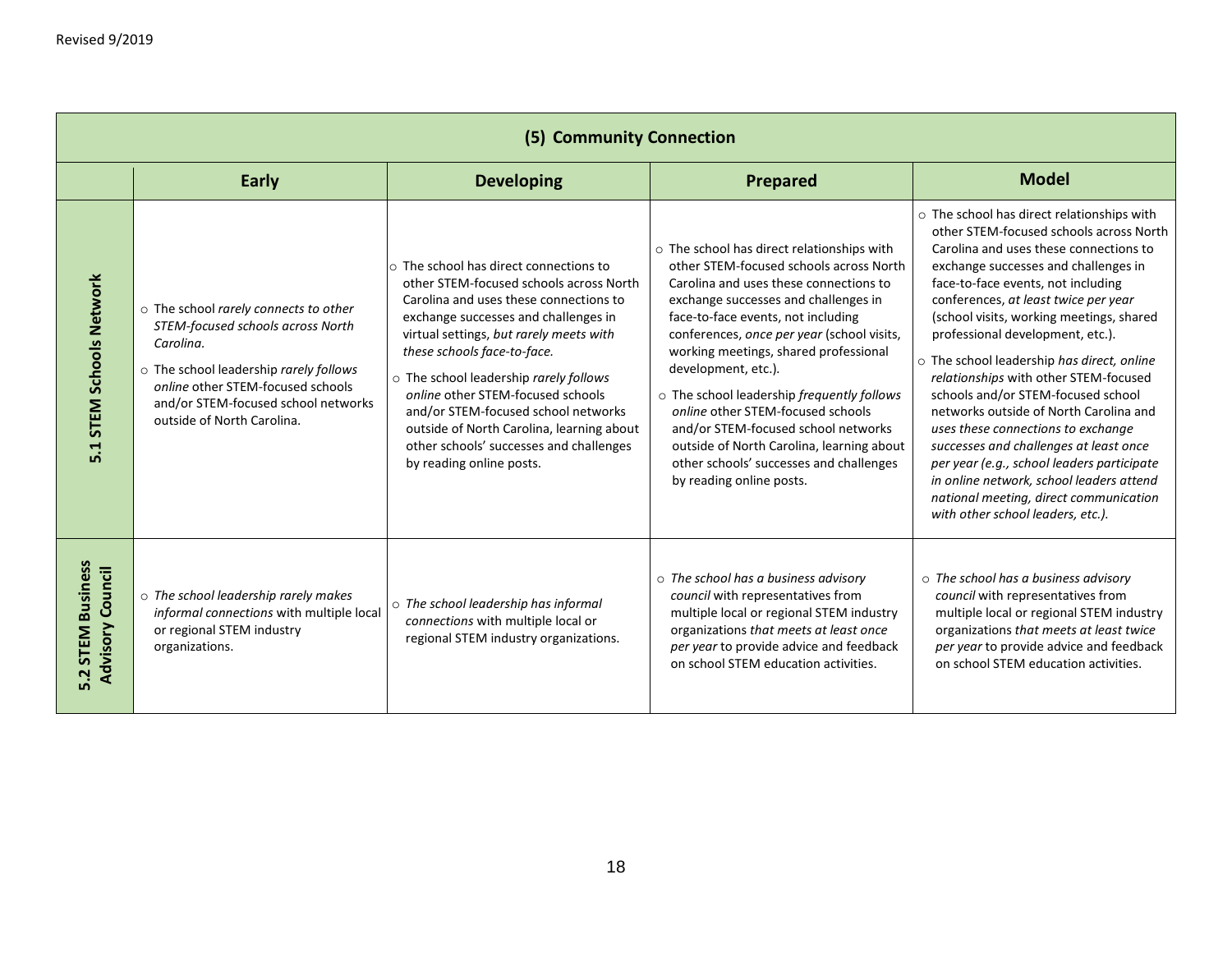| Զ<br>cati<br><b>N</b><br>in. | $\circ$ One-way communication tools (e.g.,<br>websites, newsletters) and/or two-way<br>tools (e.g., social media platforms,<br>webinars, and meetings) are rarely used<br>to communicate internally and<br>externally about STEM education<br>activities. | $\circ$ One-way communication tools (e.g.,<br>websites, newsletters) and/or two-way<br>tools (e.g., social media platforms,<br>webinars, and meetings) are used<br>annually to communicate internally and<br>externally about STEM education<br>activities. | ○ One-way communication tools (e.g.,<br>websites, newsletters) and/or two-way<br>tools (e.g., social media platforms,<br>webinars, and meetings) are used<br>semiannually to communicate internally<br>and externally about STEM education<br>activities. | $\circ$ One-way communication tools (e.g.,<br>websites, newsletters) and/or two-way<br>tools (e.g., social media platforms,<br>webinars, and meetings) are used<br>quarterly to communicate internally and<br>externally about STEM education<br>activities. |
|------------------------------|-----------------------------------------------------------------------------------------------------------------------------------------------------------------------------------------------------------------------------------------------------------|-------------------------------------------------------------------------------------------------------------------------------------------------------------------------------------------------------------------------------------------------------------|-----------------------------------------------------------------------------------------------------------------------------------------------------------------------------------------------------------------------------------------------------------|--------------------------------------------------------------------------------------------------------------------------------------------------------------------------------------------------------------------------------------------------------------|
|                              |                                                                                                                                                                                                                                                           |                                                                                                                                                                                                                                                             |                                                                                                                                                                                                                                                           |                                                                                                                                                                                                                                                              |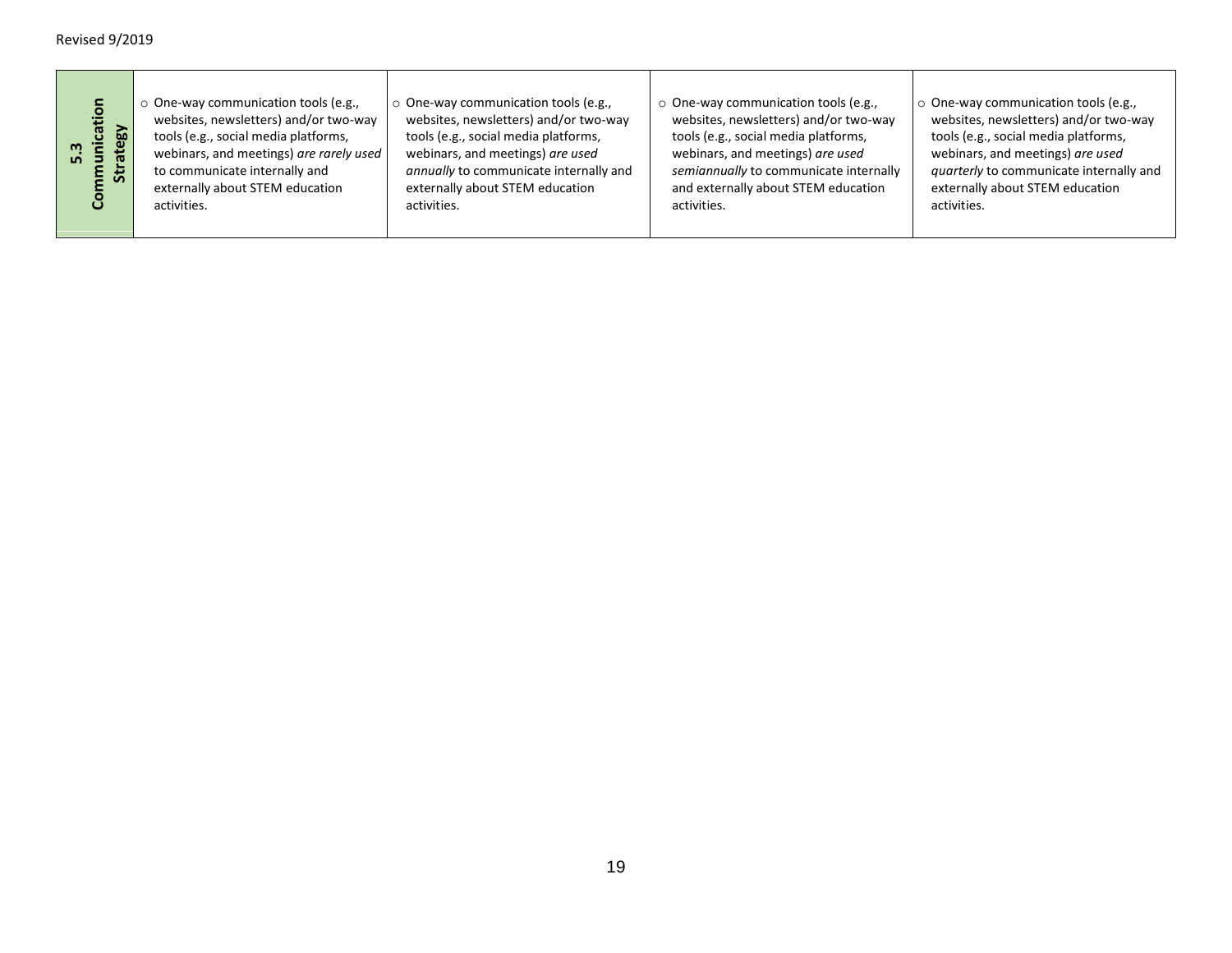## Appendix A. Scoring Sheet

School Name:

Date Rubric Completed:

## **Names and/or numbers of school staff completing the rubric:**

School administrators/titles:

School Lead staff/titles:

Teachers:

Advisory/Other:

### **Scoring Guide**

The STEM Schools of Distinction Designation is awarded at either the "Prepared" or "Model" level of achievement for schools/programs that apply and that satisfactorily demonstrate the criteria established according to the North Carolina STEM School Progress Rubric. Schools/programs that self-assess at the "Early" and "Developing" levels of achievement should utilize the indicators as a roadmap for reaching the next levels.

*The intention of the STEM Schools of Distinction recognition program is to evaluate and recognize only those schools/programs who self-assess at either the Prepared or Model levels of achievement.*

To make the scoring system most effective, the following rule should be used:

Utilizing the *STEM School Progress Rubric,* for each Key Element, all quality indicators (bullets) within a particular cell should be able to be marked as "achieved" for a school to give itself the particular ranking assigned to that cell (Early, Developing, Prepared, or Model). For example, if the school has achieved only two of the three bullets listed in the "Prepared" cell, then the school should rank itself as "Developing". The school can rank itself as Prepared once it has achieved all three indicators listed.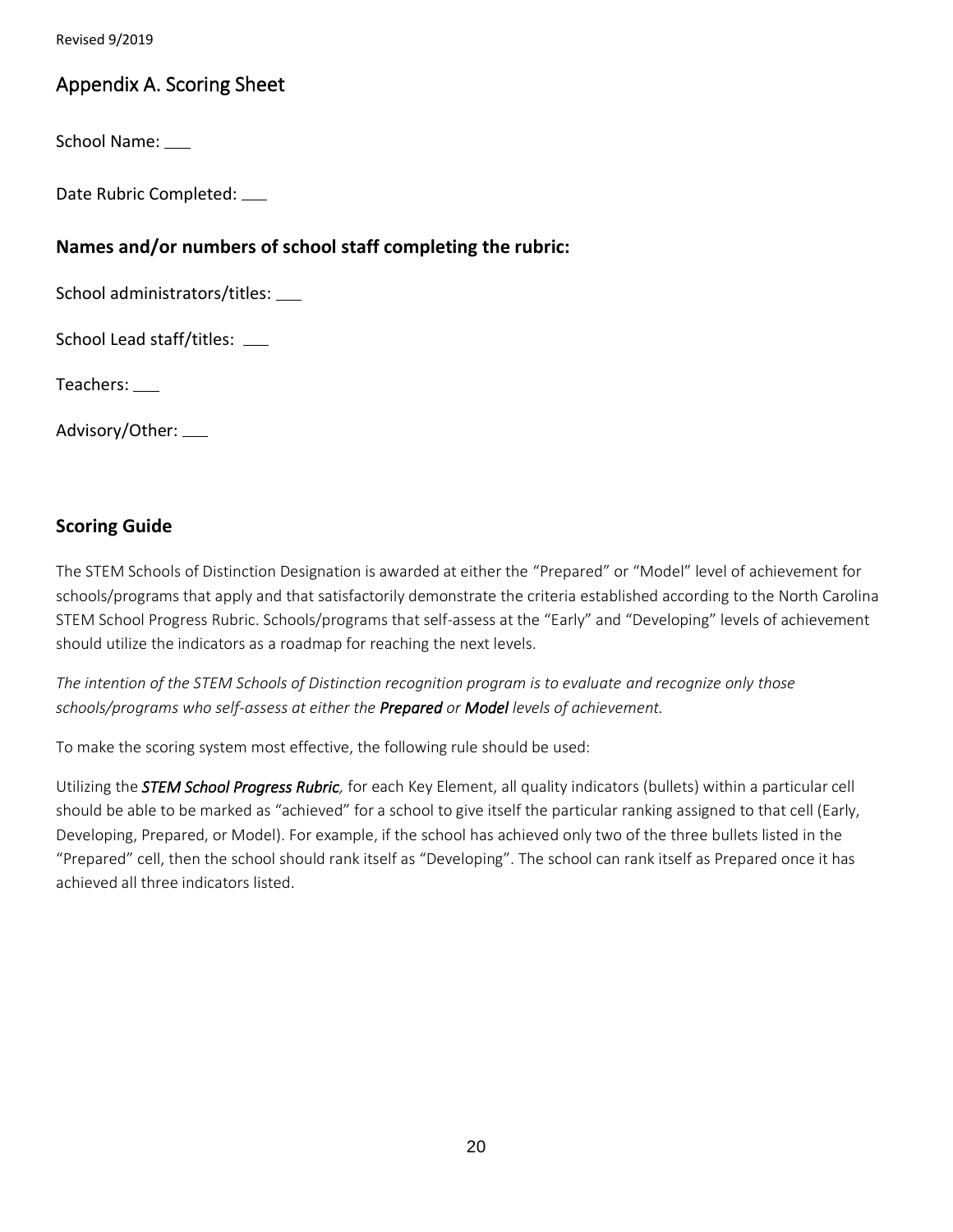Enter the identified ranking and score in the boxes beside each Key Element. Calculate the overall score (sum) and your average score (divide your sum by the number of Key Elements) for each Overarching Principle.

\*K-8: Do not include High School Key Elements 2.5 and 3.5 in your calculations\*

| Early = $1$ | Developing $= 2$ | Prepared $=$ 3 | Model = $4$ |
|-------------|------------------|----------------|-------------|
|-------------|------------------|----------------|-------------|

| (1) Student Opportunities                 | Rank | Score |
|-------------------------------------------|------|-------|
| 1.1 Students Designing                    |      |       |
| 1.2 Students Working in Teams             |      |       |
| 1.3 Learning Connected to the Real World  |      |       |
| 1.4 Students Using Digital Technology     |      |       |
| 1.5 Opportunities with STEM Organizations |      |       |
| Overall Score                             |      |       |
| Average Score                             |      |       |

| (2) Classroom Environment                      | Rank | Score |
|------------------------------------------------|------|-------|
| 2.1 Instruction Integrating Content            |      |       |
| 2.2 Varied Learning Approaches                 |      |       |
| 2.3 Multiple Assessment Types                  |      |       |
| 2.4 Teacher Collaboration                      |      |       |
| 2.5 Comprehensive Advising *(High School Only) |      |       |
| Overall Score                                  |      |       |
| Average Score                                  |      |       |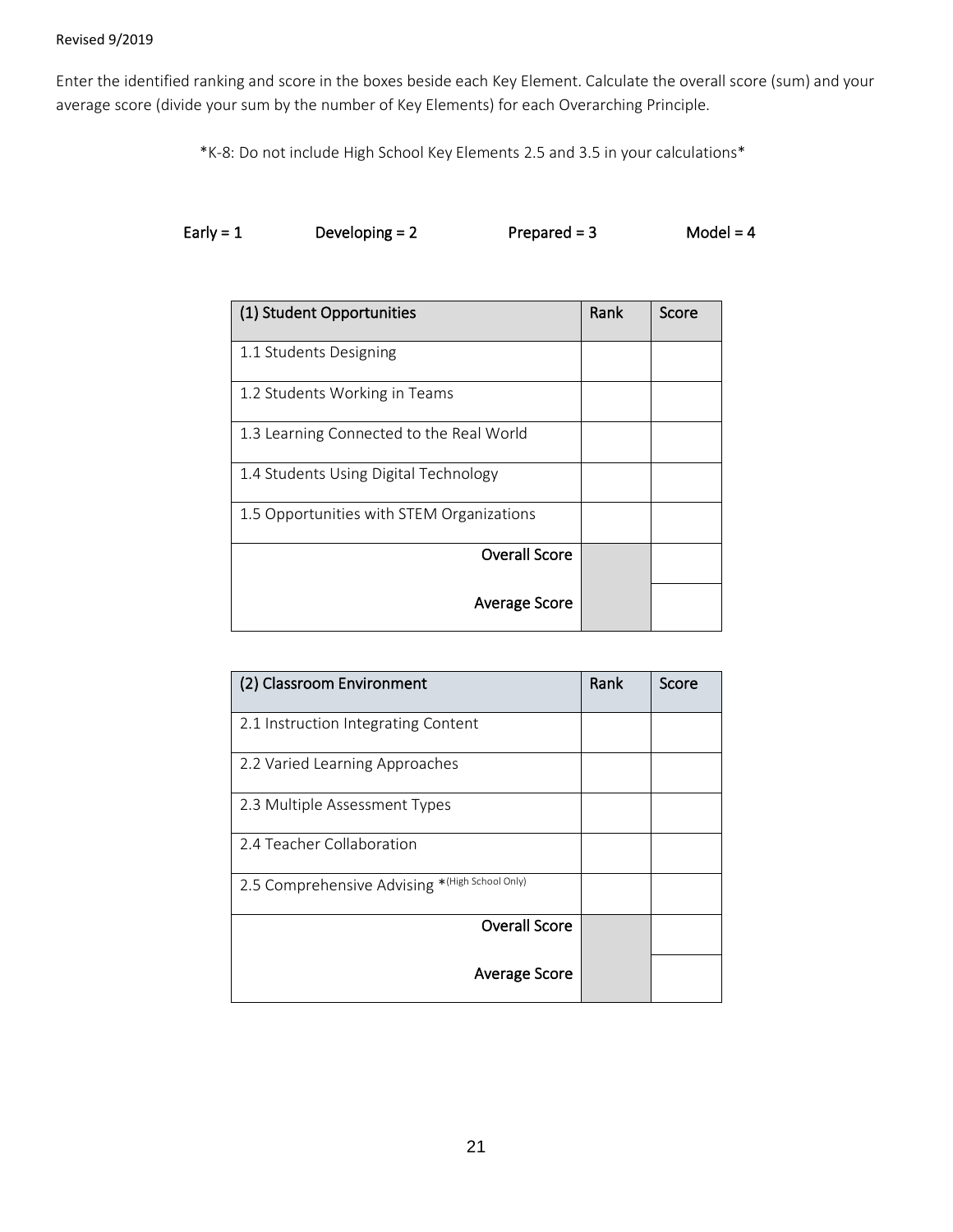| (3) School Structures                           | Rank | Score |
|-------------------------------------------------|------|-------|
| 3.1 Professional Learning Focus                 |      |       |
| 3.2 Professional Learning Format and Structure  |      |       |
| 3.3 Physical Space for Projects                 |      |       |
| 3.4 Strategic Staffing for STEM                 |      |       |
| 3.5 Variety of STEM Courses *(High School Only) |      |       |
| <b>Overall Score</b>                            |      |       |
| Average Score                                   |      |       |

| (4) School Culture                       | Rank | Score |
|------------------------------------------|------|-------|
| 4.1 STEM Education Plan                  |      |       |
| 4.2 Data-Informed Continuous Improvement |      |       |
| 4.3 Vibrant STEM Culture                 |      |       |
| 4.4 Serving Underrepresented Students    |      |       |
| <b>Overall Score</b>                     |      |       |
| <b>Average Score</b>                     |      |       |

| (5) Community Connections          | Rank | Score |
|------------------------------------|------|-------|
| 5.1 STEM Schools Network           |      |       |
| 5.2 STEM Business Advisory Council |      |       |
| 5.3 Communication Strategy         |      |       |
| <b>Overall Score</b>               |      |       |
| Average Score                      |      |       |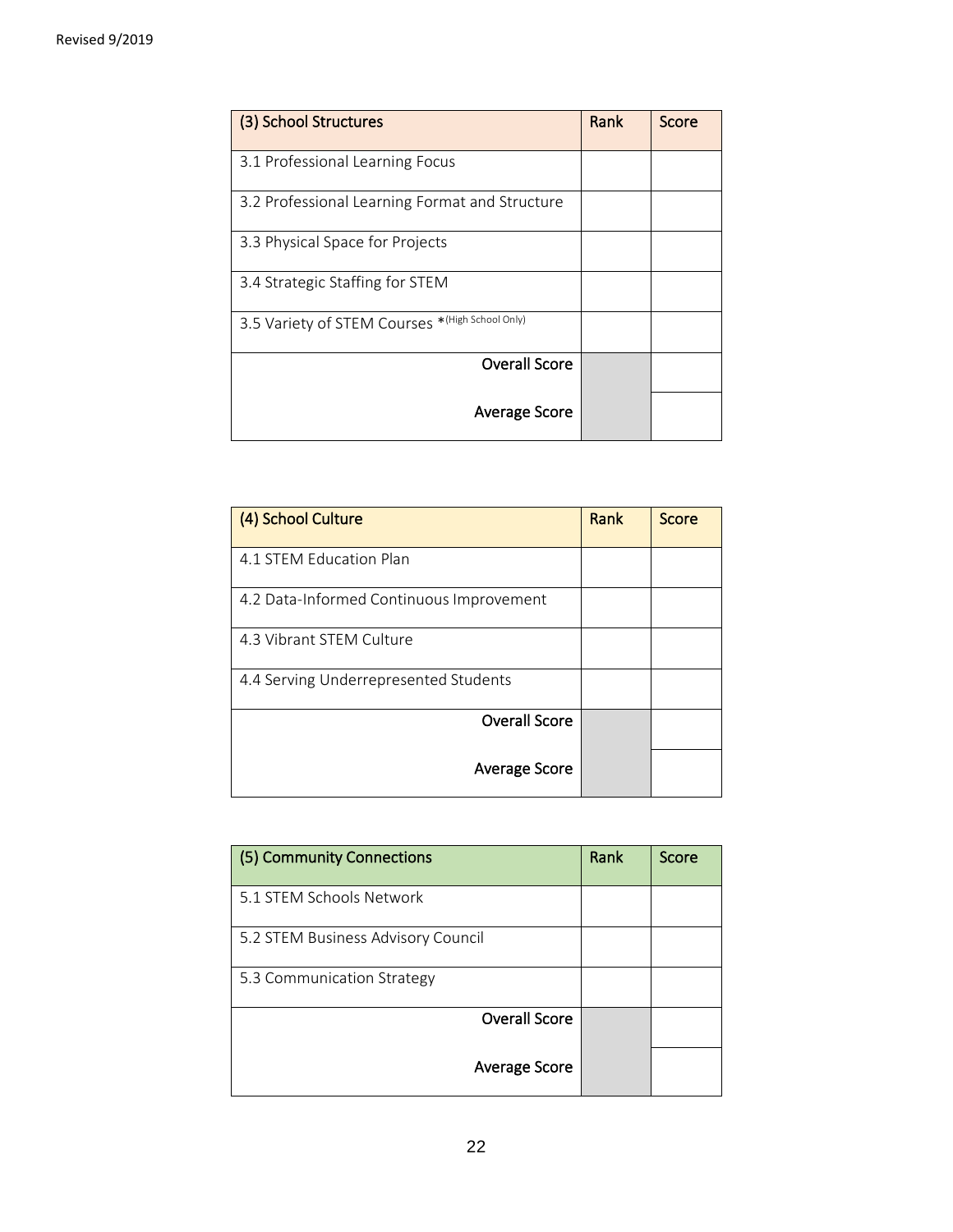State level review teams will evaluate application submissions. Narratives and artifacts will be required as support for each Key Element. Reviewers will rank each Key Element based on the application information provided. To receive recognition, the following criteria must be met: to qualify for a site-visit the scores must be as follows:

- Prepared Designation
	- o No score of Early on any Key Elements
	- o No more than one (1) Key Element ranked Developing per Overarching Principle
	- o Each Overarching Principle must have an average equal to or above 3.0
- Model Designation
	- o No score of Early or Developing on any Key Elements
	- o Each Overarching Principle must have an average equal to or above a 3.6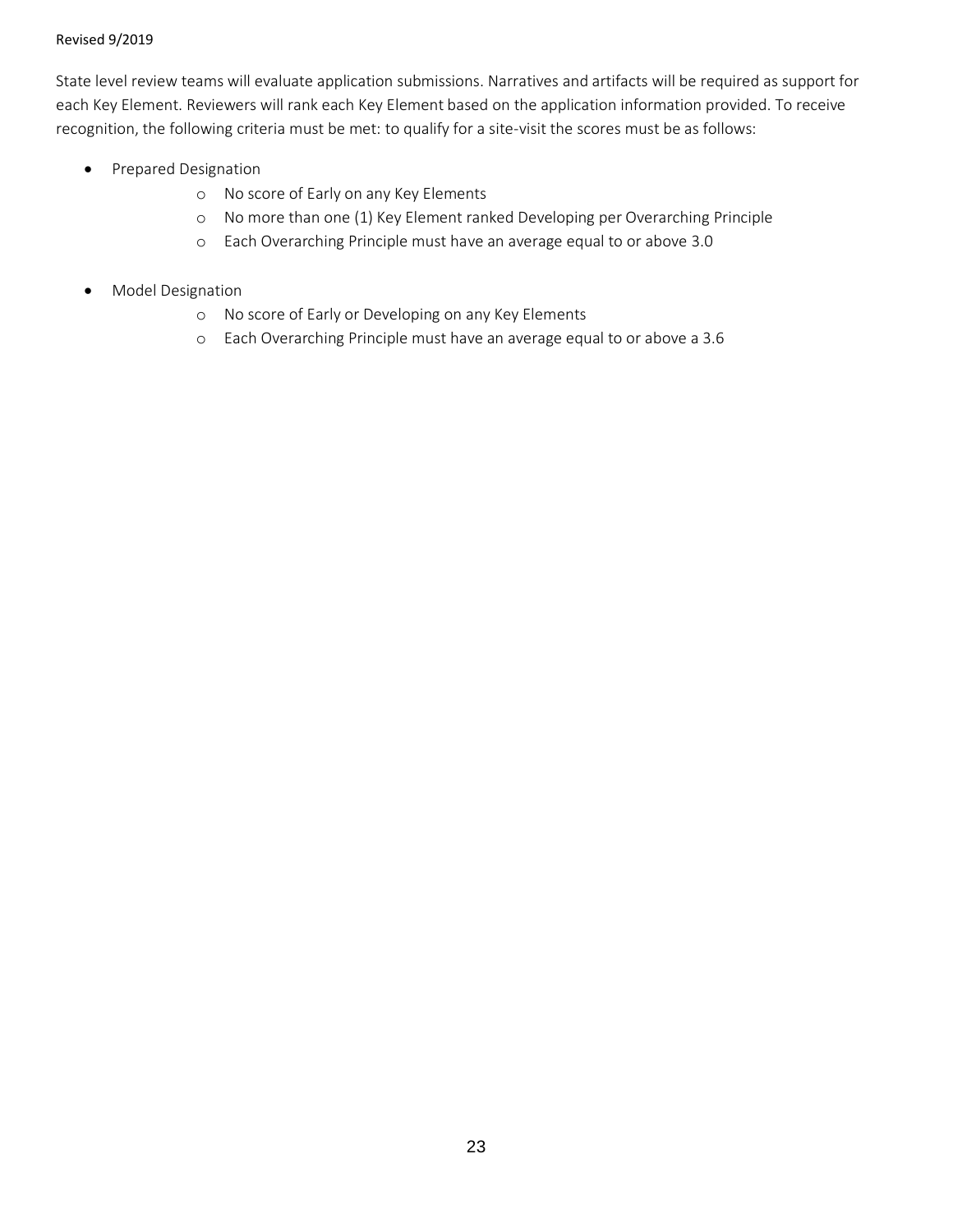| <b>Rubric Term</b>        | <b>Description</b>                                                                                                                                                                                                                                                                                                                                                                                                                                                                                                                                                                                                                                                                                                                                                                                                                                                                                                                                                                                                                                                                                                                                                                                                                                                                                                           |
|---------------------------|------------------------------------------------------------------------------------------------------------------------------------------------------------------------------------------------------------------------------------------------------------------------------------------------------------------------------------------------------------------------------------------------------------------------------------------------------------------------------------------------------------------------------------------------------------------------------------------------------------------------------------------------------------------------------------------------------------------------------------------------------------------------------------------------------------------------------------------------------------------------------------------------------------------------------------------------------------------------------------------------------------------------------------------------------------------------------------------------------------------------------------------------------------------------------------------------------------------------------------------------------------------------------------------------------------------------------|
| <b>Applied Learning</b>   | Teachers engaged in direct application of skills, theories, and knowledge. 'Learning by<br>doing' including demonstrating application of knowledge to real-life situations. May<br>include study trips, fellowships, internships, etc. with a duration of 1 day to 1 year.                                                                                                                                                                                                                                                                                                                                                                                                                                                                                                                                                                                                                                                                                                                                                                                                                                                                                                                                                                                                                                                   |
| Collaboration             | Students: demonstrate ability to work effectively and respectfully with diverse teams;<br>exercise flexibility and willingness to be helpful in making necessary compromises to<br>accomplish a common goal; assume shared responsibility for collaborative work; and<br>value the individual contributions made by each team member (adapted from p21.org).                                                                                                                                                                                                                                                                                                                                                                                                                                                                                                                                                                                                                                                                                                                                                                                                                                                                                                                                                                 |
| Communication             | Students: articulate thoughts and ideas effectively using oral, written, and nonverbal<br>communication skills in a variety of forms and contexts; listen effectively to decipher<br>meaning, including knowledge, values, attitudes and intentions; use communication for a<br>range of purposes (e.g., to inform, instruct, motivate and persuade); use multiple media<br>and technologies, and know how to judge their effectiveness and assess their impact; and<br>communicate effectively in diverse environments (adapted from p21.org).                                                                                                                                                                                                                                                                                                                                                                                                                                                                                                                                                                                                                                                                                                                                                                              |
| Computational<br>thinking | Computational thinking (CT) is a problem-solving process that includes (but is not<br>limited to) the following characteristics: formulating problems in a way that enables us<br>to use a computer and other tools to help solve them; logically organizing and analyzing<br>data; representing data through abstractions such as models and simulations;<br>automating solutions through algorithmic thinking (a series of ordered steps);<br>identifying, analyzing, and implementing possible solutions with the goal of achieving the<br>most efficient and effective combination of steps and resources; and generalizing and<br>transferring this problem solving process to a wide variety of problems. These skills are<br>supported and enhanced by a number of dispositions or attitudes that are essential<br>dimensions of CT. These dispositions or attitudes include: confidence in dealing with<br>complexity; persistence in working with difficult problems; tolerance for ambiguity; the<br>ability to deal with open ended problems; and the ability to communicate and work with<br>others to achieve a common goal or solution (from the International Society for<br>Technology in Education (ISTE)'s Computational Thinking Toolkit at<br>https://www.iste.org/explore/articledetail?articleid=152). |
| Creativity                | Students: think creatively, using a wide range of idea creation techniques like<br>brainstorming, creating new and worthwhile ideas, and elaborating, evaluating, and<br>refining their ideas; work creatively with others by developing and communicating new<br>ideas with others, being open to diverse perspectives, incorporating feedback, viewing<br>failure as an opportunity to learn, understanding creativity as a cyclical process; and<br>implement innovations by acting on creative ideas to make a tangible and useful<br>contribution (adapted from p21.org).                                                                                                                                                                                                                                                                                                                                                                                                                                                                                                                                                                                                                                                                                                                                               |

## **Appendix B. Descriptions of Terms**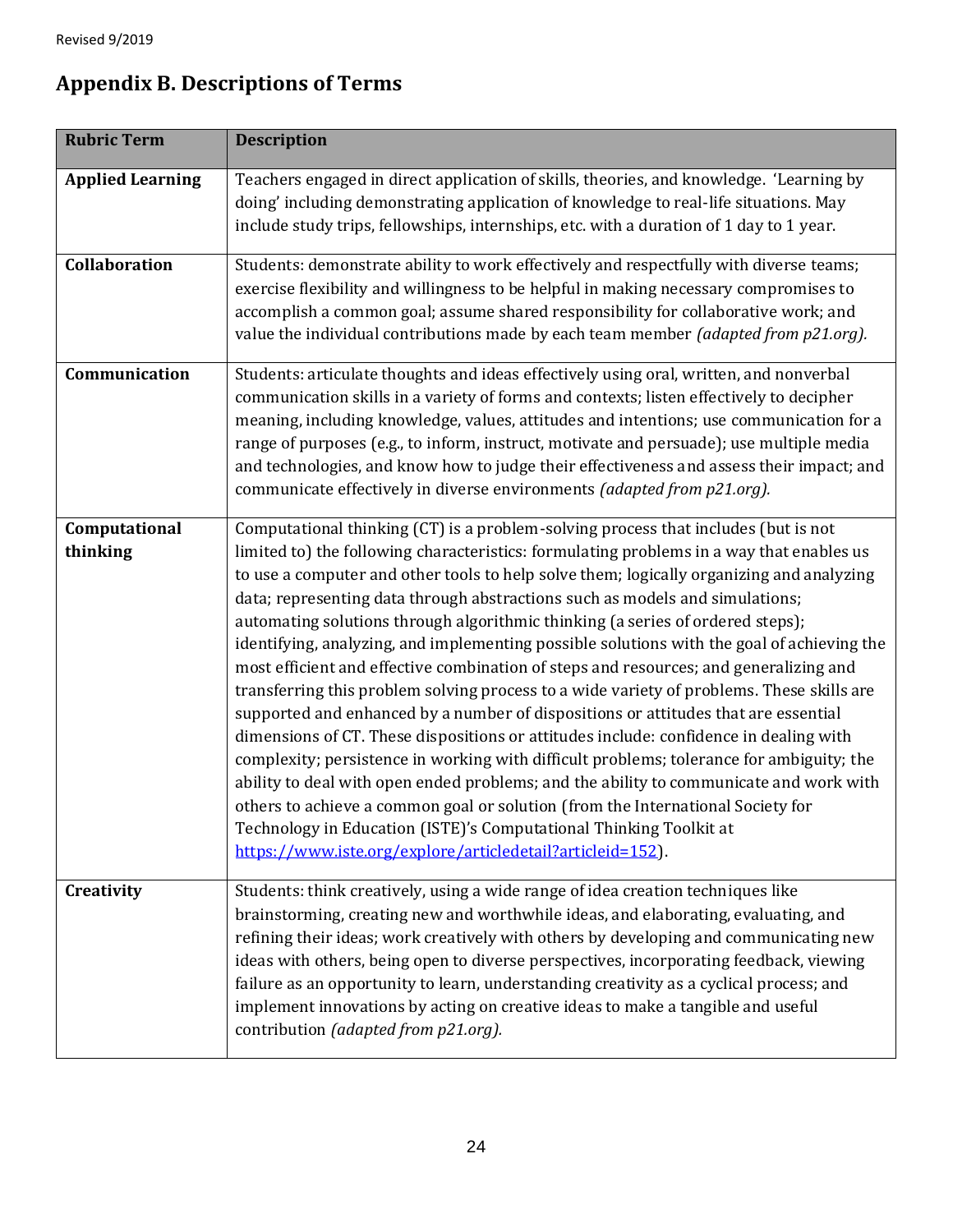| <b>Rubric Term</b>                   | <b>Description</b>                                                                                                                                                                                                                                                                                                                                                                                                                                                                                                                                                                                                                                                                                                                                                     |
|--------------------------------------|------------------------------------------------------------------------------------------------------------------------------------------------------------------------------------------------------------------------------------------------------------------------------------------------------------------------------------------------------------------------------------------------------------------------------------------------------------------------------------------------------------------------------------------------------------------------------------------------------------------------------------------------------------------------------------------------------------------------------------------------------------------------|
| <b>Critical thinking</b>             | Students: use various types of reasoning, like inductive, deductive, etc., as appropriate to<br>the situation; use systems thinking by analyzing how parts of a whole interact with each<br>other to produce overall outcomes; make judgements and decisions by effectively<br>analyzing and evaluating evidence, arguments, claims and beliefs, synthesizing and<br>making connections between information and arguments, and reflecting critically on<br>learning experiences; and solve different kinds of non-familiar problems in both<br>conventional and innovative ways, asking significant questions that clarify various points<br>of view and lead to better solutions (adapted from p21.org).                                                              |
| <b>Digital learning</b>              | Any instructional practice that effectively uses digital technology to strengthen a<br>student's learning experience; it includes a focus on the following instructional<br>characteristics: personalized learning; advancement based on mastery of content and<br>competency in application; anywhere and anytime learning; student-centered<br>instruction; digital content; assessments that are integrated into learning activities; and<br>project-based learning activities.                                                                                                                                                                                                                                                                                     |
| <b>Engineering design</b><br>process | Engineering is the systematic application of knowledge and experience used to solve a<br>problem. The engineering design process can be defined in many ways. The Engineering<br>is Elementary program at the Museum of Science in Boston has defined the engineering<br>design process for elementary students as the following cyclical set of actions: ask,<br>imagine, plan, create, and improve. The National Aeronautics and Space Administration<br>(NASA) has defined the engineering design process as the following cyclical sets of<br>actions: identify the problem; identify criteria and constraints; brainstorm possible<br>solutions; generate ideas; explore possibilities; select an approach; build a model or<br>prototype; and refine the design. |
| <b>Formal pathways</b>               | Clear, well-developed set(s) of standards, actions, responsibilities, and performance<br>indicators to identify, develop, and recruit teachers into roles and positions of leadership;<br>teachers are aware of the specific tasks and steps outlined for them, particularly those<br>desiring to assume additional responsibilities.                                                                                                                                                                                                                                                                                                                                                                                                                                  |
| <b>Formative</b><br>assessment       | Formative assessment is a diagnostic process used by teachers and students during<br>instruction that provides feedback to adjust ongoing teaching and learning to improve<br>students' achievement of intended instructional outcomes.                                                                                                                                                                                                                                                                                                                                                                                                                                                                                                                                |
| <b>Informal pathways</b>             | Unspoken, undocumented, and typically subjective means by which teachers assume<br>additional leadership opportunities and responsibilities; there are no clear standards or<br>metrics for identifying or developing leadership potential.                                                                                                                                                                                                                                                                                                                                                                                                                                                                                                                            |
| Job-embedded                         | Job-embedded professional development refers to teacher learning that is grounded in<br>day-to-day teaching practice and is designed to enhance teachers' content-specific<br>instructional practices with the intent of improving student learning; it is primarily<br>school or classroom based and is integrated into the workday, consisting of teachers<br>assessing and finding solutions for authentic and immediate problems of practice as part<br>of a cycle of continuous improvement (adapted from Croft, et al., 2010).                                                                                                                                                                                                                                   |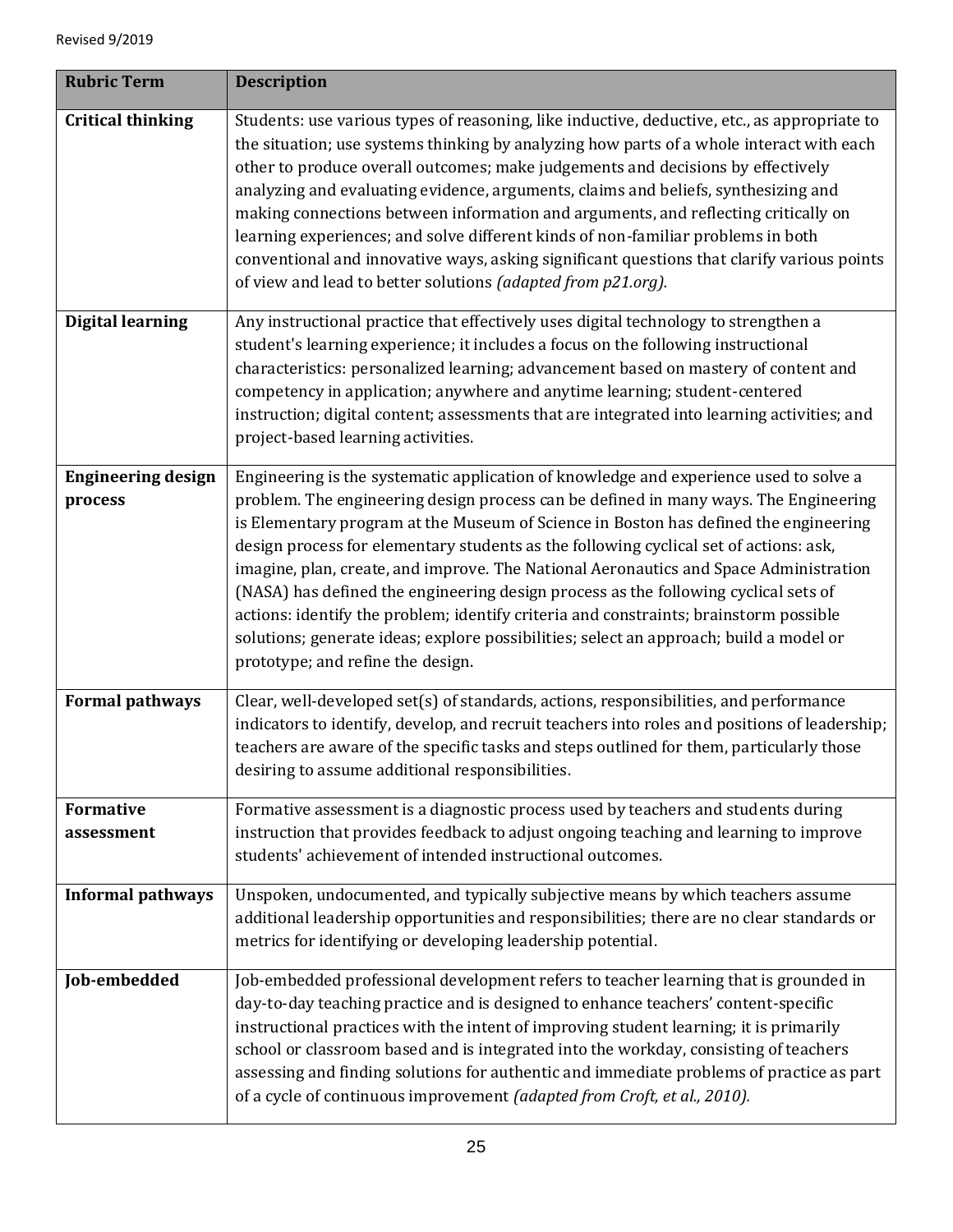| <b>Rubric Term</b>                        | <b>Description</b>                                                                                                                                                                                                                                                                                                                                                                                                                                                                                                                                                                                                                                                                                      |
|-------------------------------------------|---------------------------------------------------------------------------------------------------------------------------------------------------------------------------------------------------------------------------------------------------------------------------------------------------------------------------------------------------------------------------------------------------------------------------------------------------------------------------------------------------------------------------------------------------------------------------------------------------------------------------------------------------------------------------------------------------------|
| <b>Makerspaces</b>                        | A makerspace is a place where students and all individuals present can gather to create,<br>invent, tinker, explore and discover using a variety of tools and materials; they provide a<br>physical laboratory for inquiry-based learning; makerspaces give room and materials for<br>physical learning; these spaces can easily be cross-disciplinary and students can find<br>their work enriched by contributions from others students; students often appreciate the<br>hands-on use of emerging technologies and the opportunity to explore the kind of<br>experimentation that leads to a completed project (adapted from Educause Education<br>Learning Initiative "7 Things About Makerspaces). |
| <b>Multiple and</b><br>varied assessments | A collection of at least two or more assessments that collectively portray a more<br>complete picture of students' true learning accomplishments and ability, addressing the                                                                                                                                                                                                                                                                                                                                                                                                                                                                                                                            |
|                                           | problem that no one assessment can capture a students' learning or ability; the collection<br>may include portfolios, performance-based assessments, assessments showing mastery,<br>formative assessments, summative assessments, standardized test, etc.                                                                                                                                                                                                                                                                                                                                                                                                                                              |
| Performance-                              | A type of assessment in which students demonstrate the knowledge and skills they have                                                                                                                                                                                                                                                                                                                                                                                                                                                                                                                                                                                                                   |
| based assessment                          | learned; often students are asked to create a product or a response or to perform a<br>specific task or set of tasks; performance-based assessments measure how well students                                                                                                                                                                                                                                                                                                                                                                                                                                                                                                                           |
|                                           | can apply or use what they know, typically in real-world or simulated situations.                                                                                                                                                                                                                                                                                                                                                                                                                                                                                                                                                                                                                       |
| <b>Personalized</b>                       | "Personalization refers to instruction that is paced to learning needs, tailored to learning                                                                                                                                                                                                                                                                                                                                                                                                                                                                                                                                                                                                            |
| learning                                  | preferences, and tailored to the specific interests of different learners. In an environment                                                                                                                                                                                                                                                                                                                                                                                                                                                                                                                                                                                                            |
|                                           | that is fully personalized, the learning objectives and content as well as the method and<br>pace may all vary (so personalization encompasses differentiation and                                                                                                                                                                                                                                                                                                                                                                                                                                                                                                                                      |
|                                           | individualization)." (From 2010 National Education Technology Plan at                                                                                                                                                                                                                                                                                                                                                                                                                                                                                                                                                                                                                                   |
|                                           | https://www.ed.gov/sites/default/files/netp2010.pdf).                                                                                                                                                                                                                                                                                                                                                                                                                                                                                                                                                                                                                                                   |
| Professional                              | High quality professional learning, in most ideal form, is personalized, job-embedded,                                                                                                                                                                                                                                                                                                                                                                                                                                                                                                                                                                                                                  |
| learning                                  | ongoing, and interactive; Learning Forward (learningforward.org), national leader for                                                                                                                                                                                                                                                                                                                                                                                                                                                                                                                                                                                                                   |
|                                           | educator professional development, has outlined 7 standards for professional learning                                                                                                                                                                                                                                                                                                                                                                                                                                                                                                                                                                                                                   |
|                                           | that increases educator effectiveness and results for all students:                                                                                                                                                                                                                                                                                                                                                                                                                                                                                                                                                                                                                                     |
|                                           | occurs within learning communities committed to continuous improvement,                                                                                                                                                                                                                                                                                                                                                                                                                                                                                                                                                                                                                                 |
|                                           | collective responsibility, and goal alignment;                                                                                                                                                                                                                                                                                                                                                                                                                                                                                                                                                                                                                                                          |
|                                           | requires skillful leaders who develop capacity, advocate, and create support<br>systems for professional learning;                                                                                                                                                                                                                                                                                                                                                                                                                                                                                                                                                                                      |
|                                           | requires prioritizing, monitoring, and coordinating resources for educator                                                                                                                                                                                                                                                                                                                                                                                                                                                                                                                                                                                                                              |
|                                           | learning;                                                                                                                                                                                                                                                                                                                                                                                                                                                                                                                                                                                                                                                                                               |
|                                           | uses a variety of sources and types of student, educator, and system data to plan,                                                                                                                                                                                                                                                                                                                                                                                                                                                                                                                                                                                                                      |
|                                           | assess, and evaluate professional learning;<br>integrates theories, research, and models of human learning to achieve its                                                                                                                                                                                                                                                                                                                                                                                                                                                                                                                                                                               |
|                                           | intended outcomes;                                                                                                                                                                                                                                                                                                                                                                                                                                                                                                                                                                                                                                                                                      |
|                                           | applies research on change and sustains support for implementation of                                                                                                                                                                                                                                                                                                                                                                                                                                                                                                                                                                                                                                   |
|                                           | professional learning for long-term change; and                                                                                                                                                                                                                                                                                                                                                                                                                                                                                                                                                                                                                                                         |
|                                           | aligns its outcomes with educator performance and student curriculum standards                                                                                                                                                                                                                                                                                                                                                                                                                                                                                                                                                                                                                          |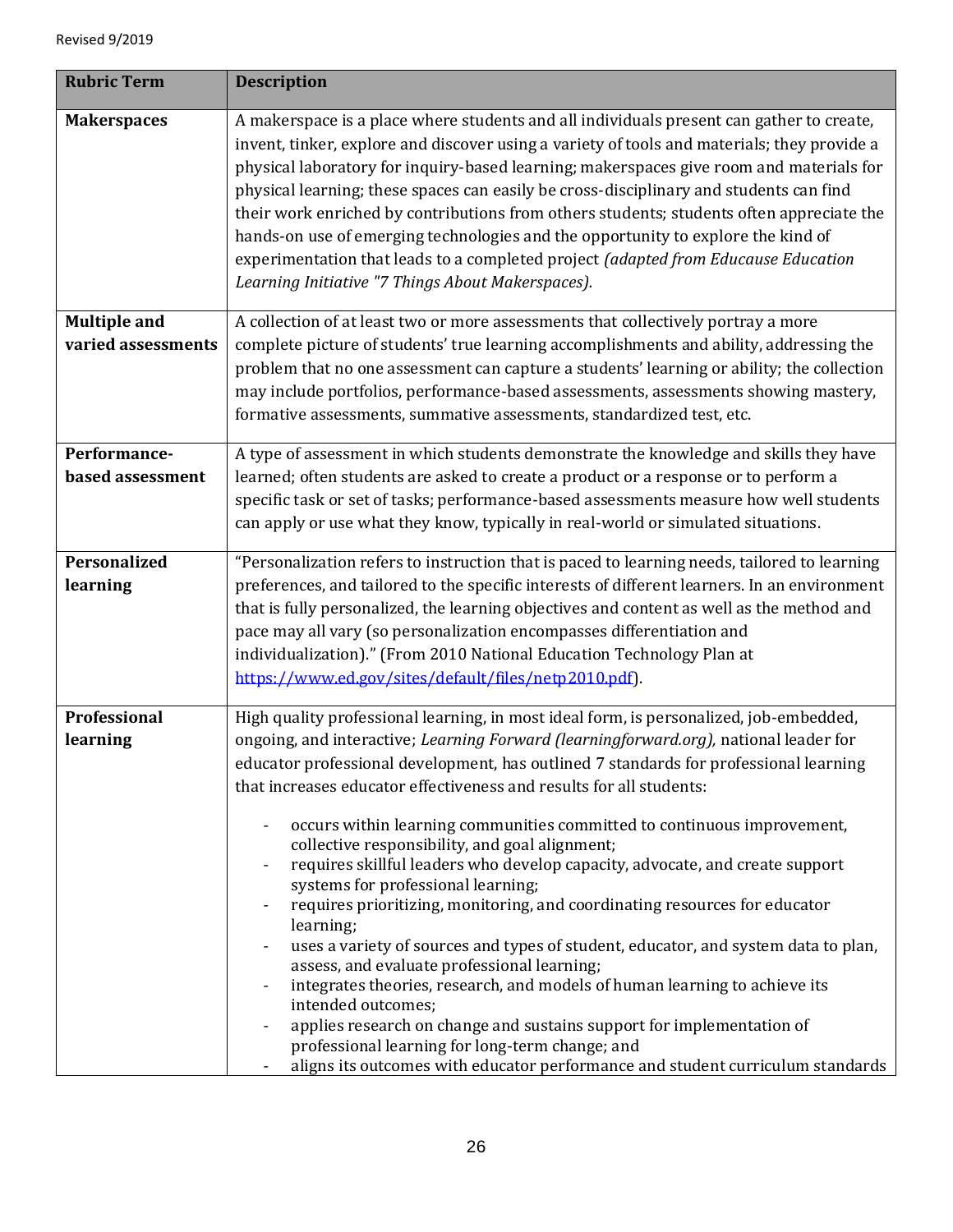| <b>Rubric Term</b>                                        | <b>Description</b>                                                                                                                                                                                                                                                                                                                                                                                                                                                                                                                                                                                                                                                                                                                                                                                                                                                                                                                                                                                                     |
|-----------------------------------------------------------|------------------------------------------------------------------------------------------------------------------------------------------------------------------------------------------------------------------------------------------------------------------------------------------------------------------------------------------------------------------------------------------------------------------------------------------------------------------------------------------------------------------------------------------------------------------------------------------------------------------------------------------------------------------------------------------------------------------------------------------------------------------------------------------------------------------------------------------------------------------------------------------------------------------------------------------------------------------------------------------------------------------------|
| Professional<br><b>Learning</b><br><b>Community (PLC)</b> | The core principals of a high quality PLC are: (1) the PLC's work starts from the<br>assumption that "the core mission of formal education is not simply to ensure that<br>students are taught but to ensure that they learn;" (2) educators in a high quality PLC all<br>"recognize that they must work together to achieve their collective purpose of learning<br>for all, therefore, they create structures to promote a collaborative culture" in their PLC;<br>(3) high quality PLCs "judge their effectiveness on the basis of results, so the focus of<br>team goals shifts from, 'we will adopt the Junior Great Books program' or 'we will create<br>three new labs for our science course,' to 'we will increase the percentage of students<br>who meet the state standard in language arts from 83 percent to 90 percent' or 'we will<br>reduce the failure rate in our course by 50 percent." See: DuFour, R. (2004). What is a<br>Professional Learning Community? Educational Leadership, 61 (8), 6-11. |
| Project-based<br>learning                                 | A teaching method in which students gain knowledge and skills by working for an<br>extended period of time (potentially as long as 8-12 weeks) to investigate and respond to<br>a complex question, problem, or challenge. The Buck Institute (bie.org), national leader<br>for project-based learning, outlines the following 7 Essential Project Design Elements for<br><b>Gold Standard PBL:</b><br>challenging problem or question<br>sustained inquiry<br>authenticity<br>student voice and choice<br>reflection<br>critique and revision<br>public product<br>The Buck Institute also outlines the following Teaching Practices for Gold Standard PBL:<br>design and plan<br>align to standards<br>build the culture<br>manage activities<br>scaffold student learning<br>assess student learning<br>engage and coach                                                                                                                                                                                            |
| <b>School leaders</b>                                     | May include but is not limited to: members of instructional support, e.g. instructional<br>technology facilitator, school library media coordinator, instructional coach, etc.; lead<br>teachers, administrators, School Improvement Team members, and department heads.                                                                                                                                                                                                                                                                                                                                                                                                                                                                                                                                                                                                                                                                                                                                               |
| <b>Shared vision</b>                                      | Educational leaders bring together stakeholders - faculty, staff, students, parents,<br>community members, etc. - to form a collective, clear picture of what the school (or other<br>organization) aspires to be or become in the future; the leaders also set in motion a<br>process to assess progress toward achieving that vision; the vision will be shared and<br>valued when a process of assessment is in place to provide feedback about the degree to<br>which the vision is being achieved.                                                                                                                                                                                                                                                                                                                                                                                                                                                                                                                |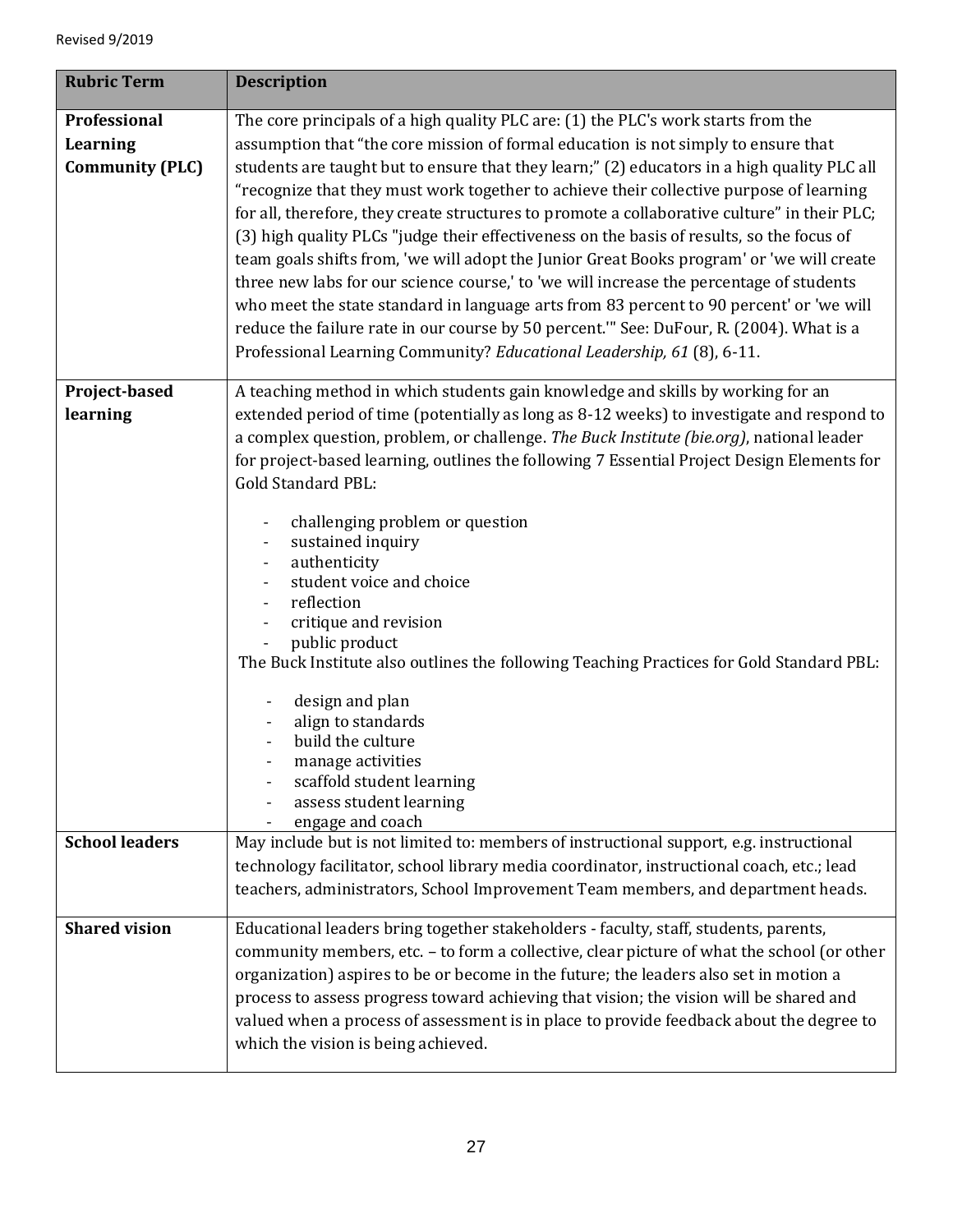| <b>Rubric Term</b>                   | <b>Description</b>                                                                                                                                                                                                                                                                                                                                                                                                                                                  |
|--------------------------------------|---------------------------------------------------------------------------------------------------------------------------------------------------------------------------------------------------------------------------------------------------------------------------------------------------------------------------------------------------------------------------------------------------------------------------------------------------------------------|
| <b>Summative</b><br>assessment       | Cumulative assessments used to measure student learning at the end of an instructional<br>unit, often given at the end of a course to determine the degree to which long term<br>learning goals have been met; summative information can shape how teachers organize<br>their curricula or what courses schools offer their students; common examples include<br>state-mandated tests, district benchmark assessments, end-of-unit tests, and end-of-term<br>exams. |
| Two-way<br>communication             | A process in which two people or groups can communicate reciprocally and exchange<br>ideas; digital platforms with two-way communication allow for both parties to express<br>themselves and receive information from the other.                                                                                                                                                                                                                                    |
| Underrepresented<br>students in STEM | In North Carolina and nationally groups of students underrepresented in stages of the<br>education and workforce pipeline include female students, students of color, and<br>students from low socio-economic backgrounds.                                                                                                                                                                                                                                          |
| <b>Vertically aligned</b>            | Educational frameworks (practices, content strands, etc.) that are consistently applied<br>across grade-levels with modifications for the developmental level of the students at each<br>grade-level.                                                                                                                                                                                                                                                               |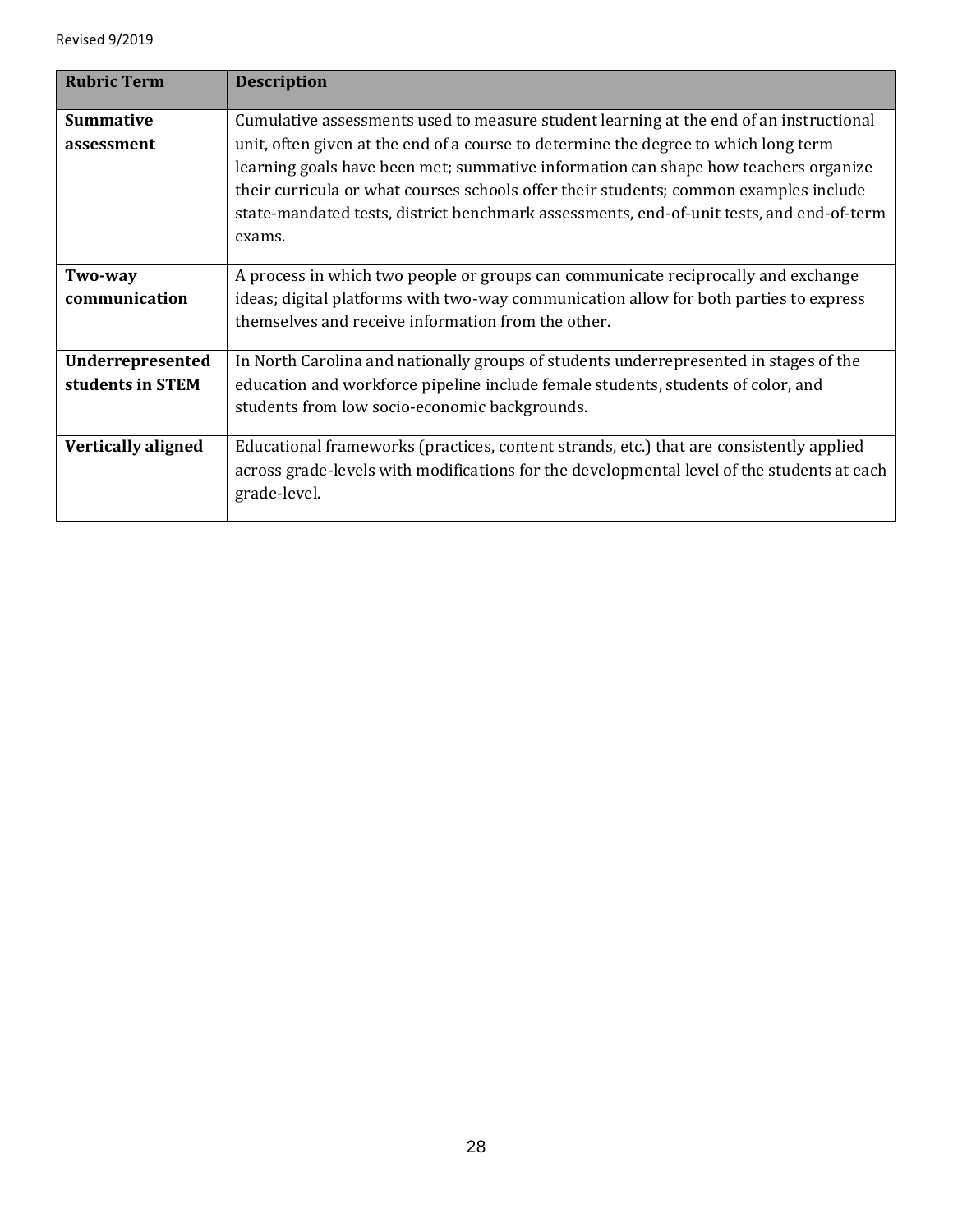## **Appendix C. Data Interpretation Guide**

Analysis for strategic planning is the process of breaking down and examining data to understand project implementation or impact. Before meaningful decisions can be made, it is necessary to understand what data show by manipulating them in thoughtful ways. Analysis bridges the gap between collecting data and interpreting those data for monitoring and adjusting a project. Interpretation, the next phase in strategic planning, is the process of determining "what the data mean"—an important activity between the analysis of data and the making of decisions for next steps.



| <b>PHASE</b>     | <b>GUIDING QUESTIONS</b>                                                                                                                                                                                                                                                                                                                                                                  |
|------------------|-------------------------------------------------------------------------------------------------------------------------------------------------------------------------------------------------------------------------------------------------------------------------------------------------------------------------------------------------------------------------------------------|
| <b>Explore</b>   | Do your rubric results resonate?<br>Any surprises? Why?<br>Any disappointments? Why?<br>Do you see any correlation or inconsistencies between the rubric results<br>and other data you have? Why do you think this is the case?<br>Identify 3-4 questions that emerge as you review your data                                                                                             |
| <b>Interpret</b> | What do the results mean? How would you summarize the data?<br>What is working really well in your school? What is not?<br>What are the critical points or trends you saw in the data?<br>At your school, who needs to be involved in a discussion about this data?<br>How can you engage teachers and other stakeholders?<br>Document at least 3 takeaways from your review of your data |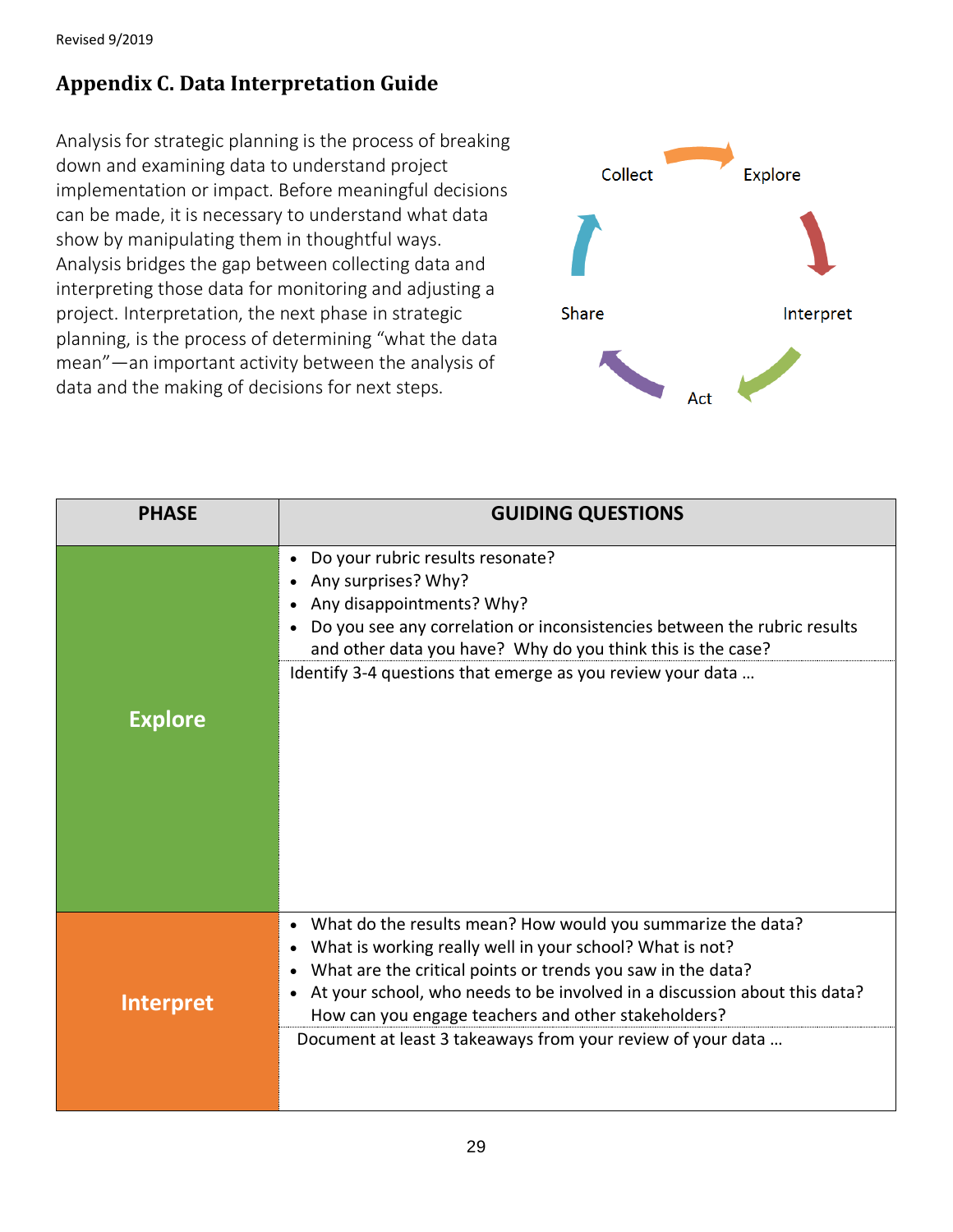|                | • What does this rubric data tell you about efforts you should prioritize now?<br>Next school year?<br>• What changes are you going to make based on this data?<br>• How do these data inform local policy?<br>Identify two things you should do based on the data and who in your district<br>should be involved in next steps                                                                         |
|----------------|---------------------------------------------------------------------------------------------------------------------------------------------------------------------------------------------------------------------------------------------------------------------------------------------------------------------------------------------------------------------------------------------------------|
| <b>Act</b>     |                                                                                                                                                                                                                                                                                                                                                                                                         |
| <b>Share</b>   | • How should you share your interpretation of the data with staff? Parents?<br>District? School board?<br>Who should have this information?<br>How can your data support current or ongoing initiatives in your district?<br>$\bullet$<br>What is your vision for getting additional input as you go through the<br>$\bullet$<br>planning process?<br>Note how and with whom this data should be shared |
| <b>Collect</b> | What local data do you already have available?<br>$\bullet$<br>What new data do you need to collect?<br>What about qualitative data?<br>$\bullet$<br>List other data you already have available and additional data that you need                                                                                                                                                                       |